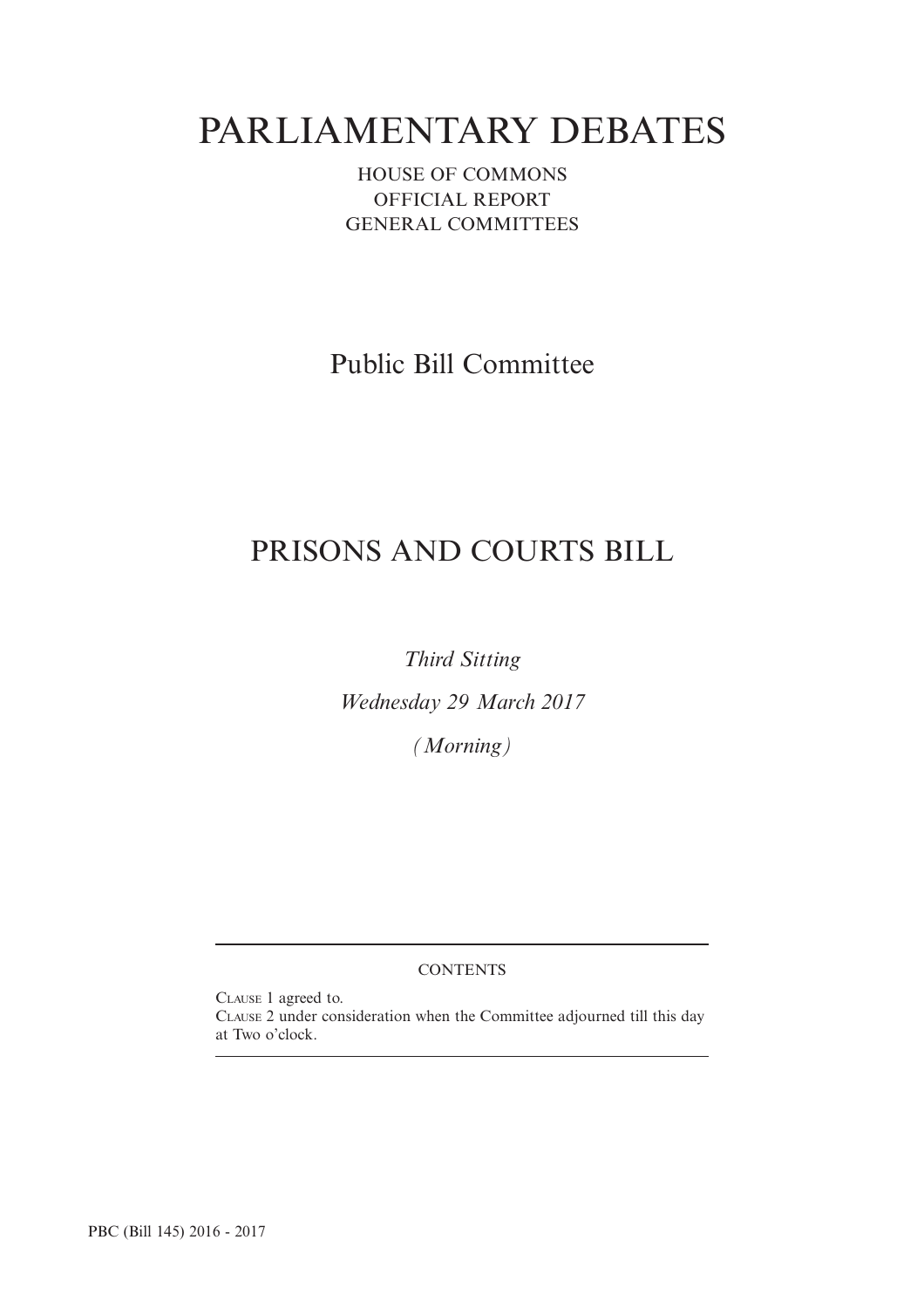No proofs can be supplied. Corrections that Members suggest for the final version of the report should be clearly marked in a copy of the report—not telephoned—and must be received in the Editor's Room, House of Commons,

**not later than**

**Sunday 2 April 2017**

© Parliamentary Copyright House of Commons 2017 *This publication may be reproduced under the terms of the Open Parliament licence, which is published at www.parliament.uk/site-information/copyright/.*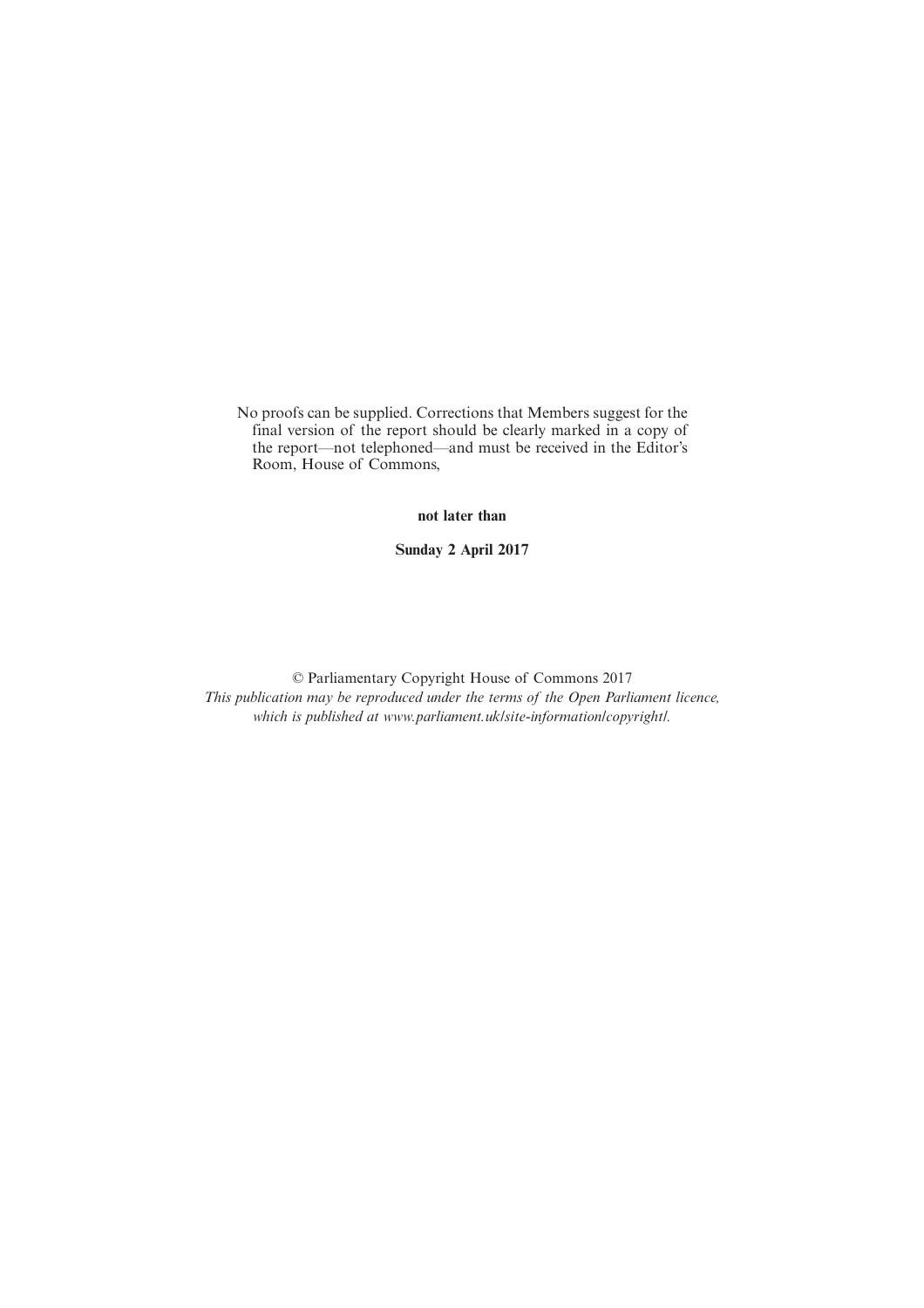#### **The Committee consisted of the following Members:**

*Chairs:* † M<sup>R</sup> GRAHAM BRADY, GRAHAM STRINGER

- † Arkless, Richard *(Dumfries and Galloway)* (SNP)
- † Burgon, Richard *(Leeds East)* (Lab)
- † Fernandes, Suella *(Fareham)* (Con)
- † Gyimah, Mr Sam *(Parliamentary Under-Secretary of State for Justice)*
- † Heald, Sir Oliver *(Minister for Courts and Justice)*
- † Jenrick, Robert *(Newark)* (Con)
- † Lynch, Holly *(Halifax)* (Lab)
- † McGinn, Conor *(St Helens North)* (Lab)
- † Opperman, Guy *(Lord Commissioner of Her Majesty's Treasury)*
- † Philp, Chris *(Croydon South)* (Con)
- † Qureshi, Yasmin *(Bolton South East)* (Lab)
- † Saville Roberts, Liz *(Dwyfor Meirionnydd)* (PC)
- † Smith, Nick *(Blaenau Gwent)* (Lab)
- † Swayne, Sir Desmond *(New Forest West)* (Con)
- Thomas-Symonds, Nick *(Torfaen)* (Lab)
- † Tomlinson, Michael *(Mid Dorset and North Poole)* (Con)
- † Tracey, Craig *(North Warwickshire)* (Con)
- † Warman, Matt *(Boston and Skegness)* (Con)

Katy Stout, Clementine Brown, *Committee Clerks*

#### **† attended the Committee**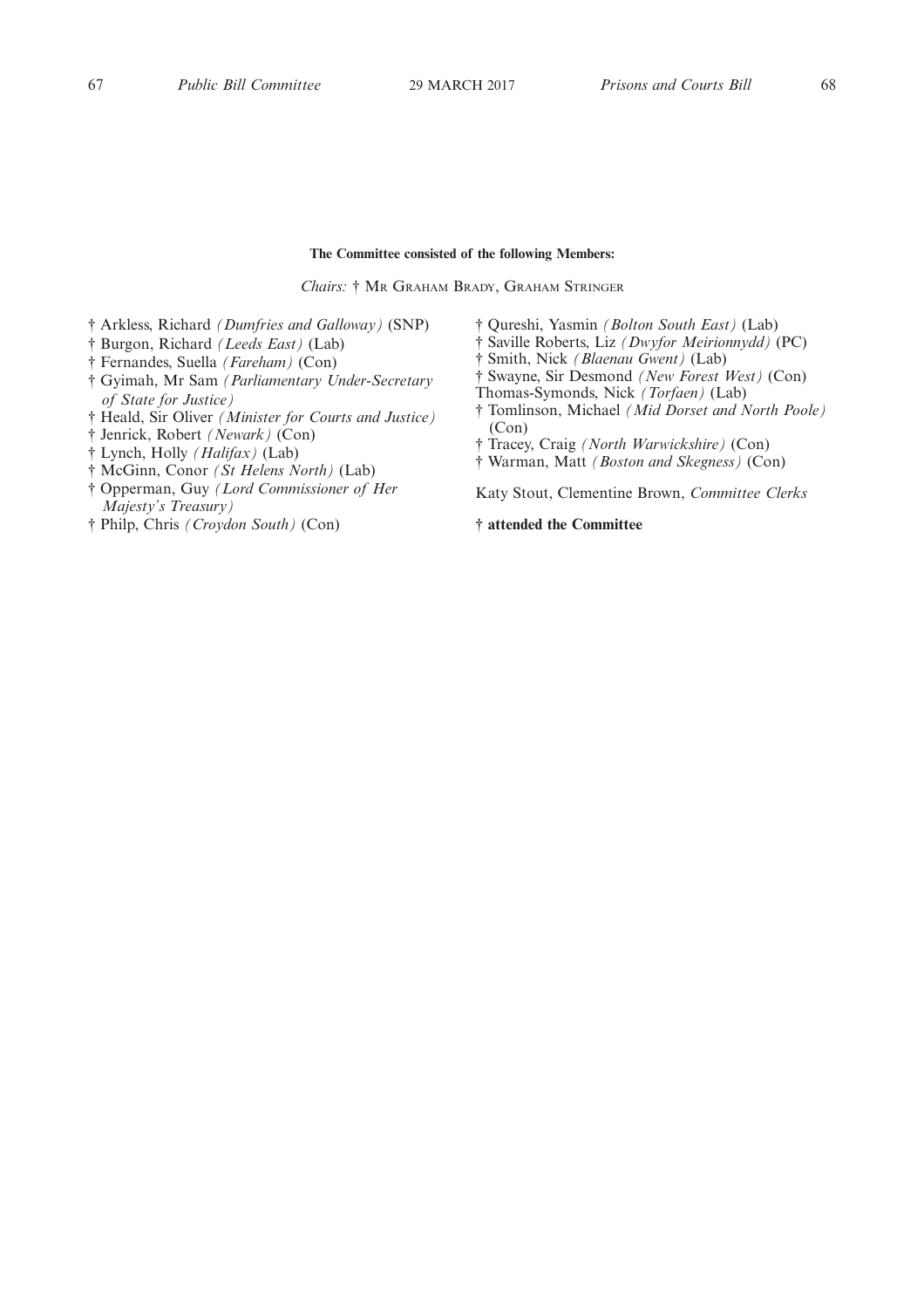### Public Bill Committee

*Wednesday 29 March 2017*

*(Morning)*

[M<sup>R</sup> GRAHAM BRADY *in the Chair*]

#### **Prisons and Courts Bill**

9.25 am

#### **Clause 1**

PRISONS: PURPOSE, AND ROLE OF SECRETARY OF STATE

**Yasmin Qureshi** (Bolton South East) (Lab): I beg to move amendment 9, in clause 1, page 1, line 10, leave out "aim" and insert "adopt procedures and practices designed".

*This amendment strengthens "aims to" in Clause 1.*

**The Chair:** With this it will be convenient to discuss the following:

Amendment 10, in clause 1, page 1, line 14, after "safe" insert ", decent, fair".

*This amendment requires the purposes of prisons to include decency and fairness.*

Amendment 11, in clause 1, page 1, line 14, at end insert

"for prisoners and prison staff".

*This amendment requires the purposes of prisons to include prison staff.*

**Yasmin Qureshi:** It is a pleasure to serve under your chairmanship, Mr Brady. May I inform the Committee that we will be seeking a Division on amendment 10?

When we heard that this Bill was being introduced, everyone got very excited about it because it was advertised as a once-in-a-generation chance to reform prisons. However, when we actually went through the Bill, we found that it has left out many things that it should be dealing with. Although we welcome certain parts of the Bill, it does not deal with many of the things that are at the crux of the problem with our prison system.

I think everybody is aware of the fact that there has been disorder at Lewes, Bedford, Moorland, Birmingham and Swaleside prisons. Yesterday, we heard from the experts that violence against staff and inmates and suicides are at record levels. Hard-pressed prison officers need more numbers and resources to deal with prisoner violence and to make prisons safe. The Bill does not deal with the issues of overcrowding, understaffing and the proper rehabilitation of offenders.

The probation service is not working, and again the Bill does not address its issues. People should leave prison ready to lead productive and law-abiding lives, but that can be achieved only if prisons are safe, decent and fair places in which those being punished can also begin to rebuild their lives. It is with that in mind that we tabled these amendments.

Rather than simply aiming to deliver the purposes of prisons, we want to adopt prison procedures and practices designed to deliver the purpose of prisons. Therefore, we want to add the words "decent" and "fair" to the clause. We think the prison environment should be decent and fair. That was one of the central conclusions of Lord Woolf's inquiry into the disturbances at Strangeways and other prisons in 1990, which remains the central foundation for everything that a prison might achieve. The link between safety and decency is also recognised by the UN's Nelson Mandela rules, which require that, in addition to safety, prisons must maintain the dignity of every person in custody. To ensure the Bill is compatible with the United Kingdom's obligations, that duty should not be assumed or implicit; rather, it should be made explicit in our legislation.

A lack of confidence in the complaints system among prisoners stubbornly persists. Fewer than 30% of prisoners reported to inspectors that they felt their complaints were dealt with fairly. That view was upheld by the prison and probation ombudsman, which has seen the proportion of upheld complaints rise from 26% to 40% in only five years.

Establishing the minimum standards of safety, decency and fairness in prisons should also be a matter for Her Majesty's inspectorate of prisons. The Prison Reform Trust has argued that, on the purpose of prisons, we should also enshrine in statute the existing case law about what life in prison should be like, as set out in Raymond *v.* Honey in 1982, which states that prisoners retain all civil rights not taken away expressly by Parliament or by necessary implication of the fact of imprisonment, such as voting and freedom of movement. An annual reporting duty will be linked to the statutory duty of prisons.

Amendment 11 would insert the words

"for prisoners and prison staff".

Prison officers work in some of the most challenging conditions, and the Bill needs to focus on protecting them. We must ensure that their safety and working conditions are taken into consideration. In 2016 there were 25,049 assault incidents, which was up by 5,995 or 31%. That included 6,430 assaults on staff, which was up by 1,833 or 40%. No measures in the Bill impact on the likelihood of violence. An official statistics bulletin recognises the role of staffing cuts in the rising violence:

"The rise in assaults since 2012 has coincided with major changes to the regime, operating arrangements and culture in public sector prisons. For example, restructuring of the prison estate including staff reductions, which have reduced overall running costs, and an increasing awareness of gang culture and illicit psychoactive drugs in prisons."

On 15 November last year, members of the Prison Officers Association took national protest action over the failure of the National Offender Management Service to address concerns about health and safety before a court injunction required them to return to work. The POA said:

"The continued surge in violence and unprecedented levels of suicide and acts of self harm, coupled with the recent murder and escapes demonstrate that the service is in meltdown."

Staff morale is low and the statistics show that the number of prison officers continues to fall, and the leaving rate is increasing, in particular after one or two years' service, despite the recruitment efforts. Unless we recognise that prison staff—their rights and working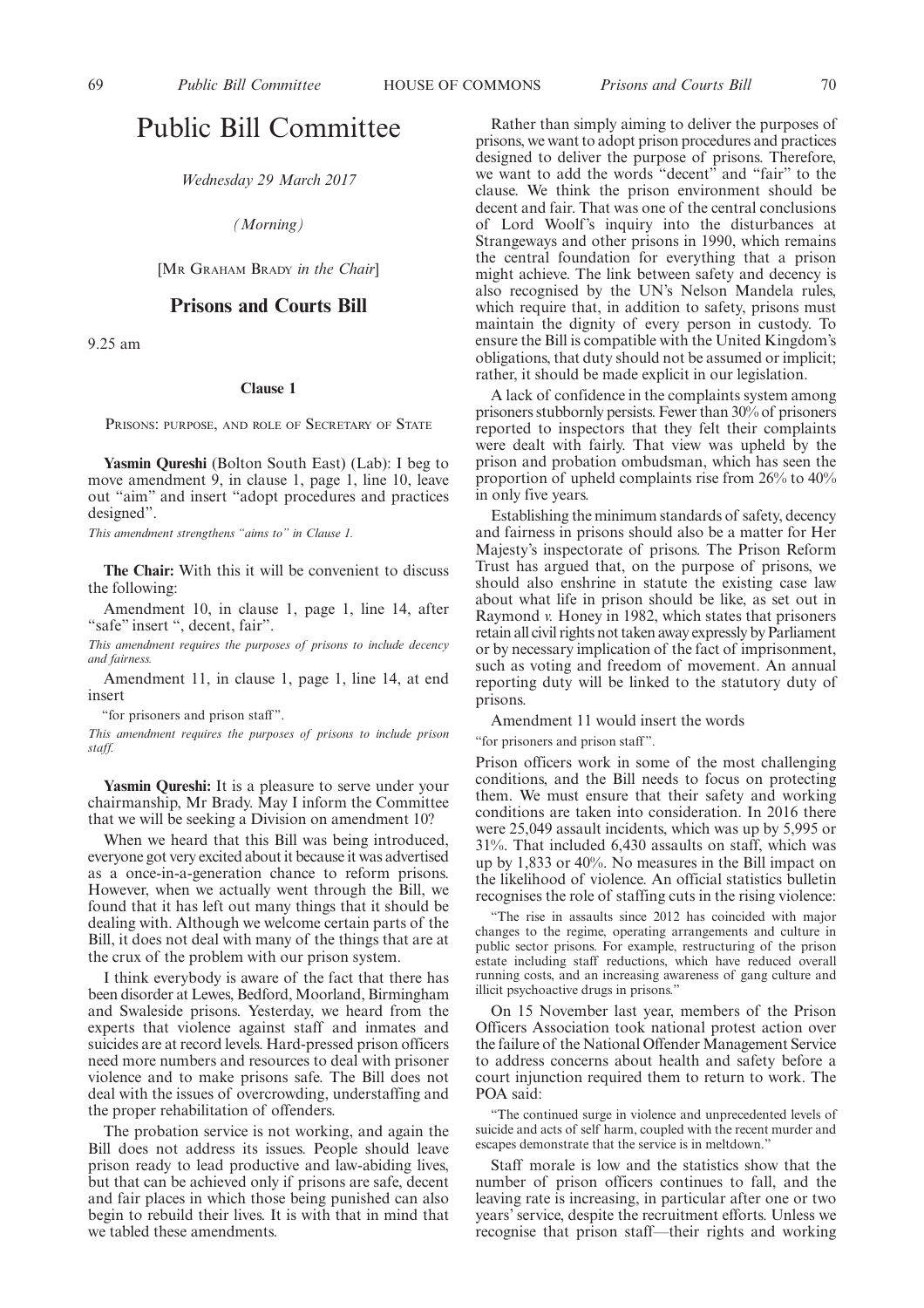conditions—must be considered within the scope of the legislation, there is little prospect of prisons achieving their statutory purpose.

**The Parliamentary Under-Secretary of State for Justice (Mr Sam Gyimah):** Mr Brady, may I say how delighted I am to serve under your chairmanship on this historic day for our country? It is 65 years since the last major prisons Bill.

I am grateful to the Opposition for the points that they have made on the important issues of the debate, in which we are considering the statutory purpose of prison. From the outset, we should remember that prisons are there to deliver the sentences of the courts. As the Criminal Justice Act 2003 makes clear, one of the purposes of sentencing is to punish offenders, and of course this is important; but equally important is what we do with offenders when they are in prison.

The clause will make it clear in statute for the first time that the purpose of prisons should not only be to house prisoners, but include reforming prisoners and preparing them for a return to their community. Given the significance of that, I understand hon. Members' interest. However, before I respond to the amendments individually, it might be helpful if I touch on four opening points to show how the statutory purpose fits within the broader prison landscape, as this will come up with some of the subsequent amendments that we will be debating.

First, we are enshrining the purpose of prisons in statute, to provide a clear common purpose that everyone working in the prison system, whether prison officers, governors, the independent inspectorates or the Secretary of State, can unite behind. Secondly, we have prison rules set out in secondary legislation, and therefore approved by Parliament. The rules are there to ensure the good regulation and management of prisons, and to make provision for the classification, treatment, employment, discipline and control of prisoners. They are also there to ensure that prisons are run fairly and to provide a clear legal basis for any interferences with prisoner rights. I emphasise the importance of prison rules in ensuring that some of the more detailed arrangements of running our prisons are captured in legislation.

Thirdly, our reforms will sharpen accountability through the system. We are clarifying the distinction between the Secretary of State's role in managing the prison system as a whole and the operational running of individual prisons, which is for governors and their staff, as part of a new, operationally focused Executive agency, Her Majesty's Prison and Probation Service. As hon. Members will be aware, the Secretary of State made a written ministerial statement on the introduction of the Bill which set out the standards for which governors will be held to account. Of course, they include security, such as the number of escapes or absconds from closed prisons, but they also include progress made on getting offenders off drugs, progress in health and in maintaining or developing family relationships.

To hold governors to account for these new standards, they must be free to manage. We are freeing them up to deliver change and devolving key operational policies to them, a subject I look forward to discussing further in amendments on minimum standards. The new performance management regime works with the purpose and prison rules by ensuring that a clear line of sight exists between the purpose and the standards.

Fourthly, we are enhancing the transparency and scrutiny of our regime. We already publish data on a wide number of different topics, for example, safety and custody statistics but we will go further because we want the public to understand that progress is being made in our prisons, so we will publish data setting out how prisons are performing. Data on some of the new performance measures will be available from October, as data start to be made public on a quarterly basis, and the performance agreements will be published from the summer. We will also publish performance tables to show how individual prisons are performing against key safety and reform standards. The table will present the data in a format that the user can rank by standard. It will be populated as data become available.

Finally, we will discuss later our approach to strengthening the independent scrutiny of our prison system through the prisons and probation ombudsman and Her Majesty's inspector of prisons. All of that will contribute to assessing how the statutory purpose is being met.

As we consider the proposed additions to the purpose from the hon. Member for Bolton South East, it is important to consider whether they are rightly aims, or better suited to a different part of the new operational framework. I shall consider each in turn. Amendment 9 would replace "aim"with "adopt procedures and practices designed". Although I understand that the hon. Lady's purpose is to strengthen the clause, I am not sure I agree that it would do so. The Government consider that it is implicit in the drafted duty of "must aim to" that prisons must "adopt procedures and practices designed" to achieve those aims. As I have set out, the statutory purpose is designed to provide a common purpose that all parts of the justice system can unite behind. In my view, "aim" is a broader and more inclusive way of ensuring that all the different parts of the system can identify their role in meeting the purpose.

Amendment 10 proposes the inclusion of "decent and fair" in the purpose. I want to stress that of course the Government strongly believe that all prisoners should be treated fairly and with decency. It is absolutely right that decency and fairness are, and continue to be, essential elements of running prisons. That is why there is already a range of legal obligations to ensure that prisons are run in a way that is decent.

First, it is a general principle of public law that the public authority must act fairly with those whom it deals with. Many of the obligations we signed up to under the European convention on human rights, and which were incorporated into domestic law in the Human Rights Act 1998, are relevant to decency in prisons. For example, article 3 of the convention means that prisoners must be detained in conditions that are compatible with respect for their human dignity.

Prisons must, of course, comply with the Equality Act 2010 and ensure that they do not discriminate against a person with a protected characteristic, such as race or disability. That is also an important part of ensuring fairness and decency. Many of the minimum requirements that contribute to ensuring that prisons are run in a decent way are also set out expressly in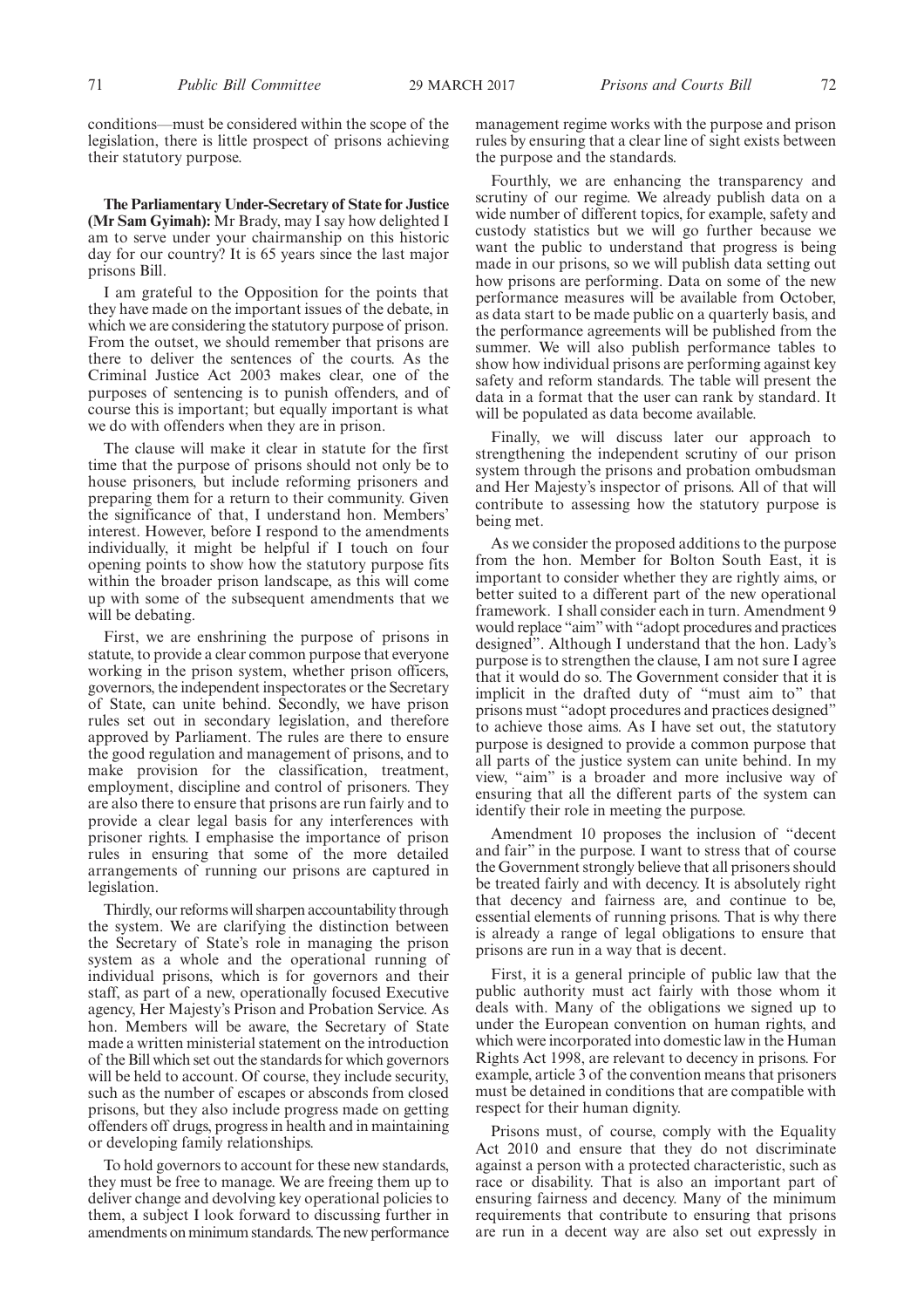#### *[Mr Sam Gyimah]*

secondary legislation, in the Prison Act 1952 and principally in the Prison Rules 1999, which are secondary legislation approved by Parliament in the usual way.

The provisions are detailed and extensive and cover a wide range of requirements. For example, they include rules on checking cells and cell conditions; the provision of wholesome, nutritious food; hygiene; beds and bedding; and clothing adequate for warmth and health. In order to ensure that prisons are meeting those minimum standards, all prisons have an independent monitoring board that examines all aspects of prison life in order to ensure that prisoners are treated with fairness and decency. I argue that it is better to focus on ensuring that the aspects of a decent regime are included in the prison rules, rather than in the Bill. Prisons are already bound by legislation that requires them to act with decency and fairness.

Turning to fairness, there are a number of safeguards in place in the day-to-day running of prisons to ensure that the regime is fair. There is, of course, the general public law duty on prisons to act fairly and there are statutory requirements in place too. For instance, should a prisoner be charged with an offence against discipline, prison rule 54 provides that the prisoner

"shall be informed of the charge as soon as possible and…be given a full opportunity of hearing what is alleged against him and of presenting his own case".

Prison rule 45, on removal from association, requires extended periods to be authorised by someone who is external to the prison who can scrutinise the reasons for the segregation. Where a prisoner has exhausted the internal complaints procedure, he may direct a complaint to the prisons and probation ombudsman. The Bill puts the PPO on a statutory footing to ensure his permanence and give him statutory powers. I look forward to discussing the role of external scrutiny in prisons in more detail later.

It is, of course, vital that we treat prisoners with decency and fairness if we are to expect them to turn their lives around. I completely agree about the importance of ensuring that we do. However, I believe that it is not necessary to include such a provision in the purpose, because a requirement for a fair and decent regime already exists elsewhere in legislation.

Although amendment 11 raises a very important question, I am happy to confirm that we are confident that the clause already covers prisoners and prison staff without an explicit reference to both. There is a risk that including such a reference may inadvertently omit others working within or with prisons, such as charities, inspectors and civil servants, who also need to take account of the purpose while performing their duties. I therefore beg the hon. Lady to withdraw her amendment.

**The Chair:** The shadow Minister has already indicated that she wishes to press amendment 10 to a Division; it would be helpful if she indicated whether or not she wishes to withdraw amendment 9.

**Yasmin Qureshi:** I intend to press amendment 10 to a Division, but I beg to ask leave to withdraw amendment 9.

*Amendment, by leave, withdrawn.*

*Amendment proposed*: 10, in clause 1, page 1, line 14, after "safe" insert ", decent, fair".—*(Yasmin Qureshi.) This amendment requires the purposes of prisons to include decency and fairness.*

*Question put*, That the amendment be made.

*The Committee divided:* Ayes 7, Noes 9.

**Division No. 1]**

#### **AYES**

| Qureshi, Yasmin      |
|----------------------|
| Saville Roberts, Liz |
| Smith, Nick          |
|                      |

#### **NOES**

Gyimah, Mr Sam Heald, rh Sir Oliver Jenrick, Robert Opperman, Guy Philp, Chris Swayne, rh Sir Desmond Tomlinson, Michael Tracey, Craig Warman, Matt

*Question accordingly negatived.*

**Conor McGinn** (St Helens North) (Lab): I beg to move amendment 1, in clause 1, page 1, line 14, at end insert—

"(da) maintain an environment where it is safe for prisoners to practise their faith."

*This amendment guarantees the rights of prisoners to practise their faith in prison.*

**The Chair:** With this it will be convenient to discuss amendment 2, in clause 1, page 2, line 7, at end insert—

"(da) ensure family and other supportive relationships are maintained and developed."

*This amendment requires the Secretary of State to provide a prison chaplain in every establishment.*

**Conor McGinn:** It is a pleasure to serve under your chairmanship, Mr Brady. This is the first Bill Committee I have participated in from the Back Benches, having sat through five or six on the Front Bench as an Opposition Whip, but I will resist the temptation to speak at length despite that. I should declare an interest of sorts as someone who was previously a prison chaplain and the UK director of the Irish Catholic Bishops Conference commission for prisoners overseas. During two years in that role, I visited dozens of prisons across England and Wales—as far north as Frankland, as far south as the Isle of Wight, as far east as Wayland and as far west as Parc. I am glad to say that I served in that role at the pleasure of His Eminence rather than Her Majesty, and that I was free to leave of my own volition at the end of the day.

#### 9.45 am

I tabled amendment 1 primarily to allow the Committee to talk about the work of the prison chaplaincy, the vital role that it and faith play in our prison system and how we might enhance and support the work of chaplaincies and identify areas where it could be improved. The fundamental starting point for my amendment, which is about freedom to practise one's religion, is that the UK subscribes to the UN resolution of 1981 that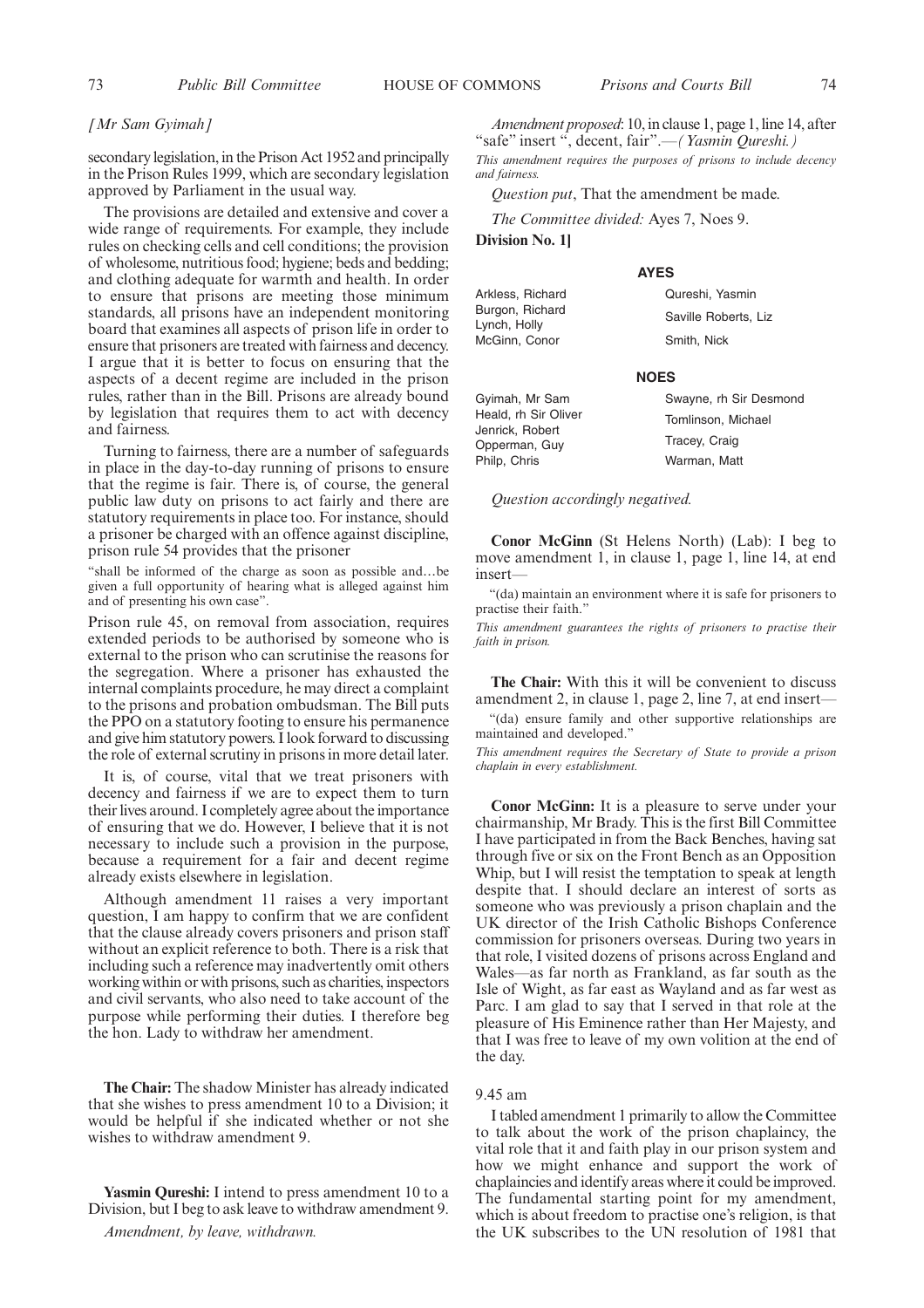refers to the right to profess and practise religious faith privately and publicly. That wording seems particularly appropriate given the experience of prisoners in both those spheres.

Prison chaplaincy is already on a statutory footing. The Prison Act 1952 states:

"Every prison shall have…a chaplain".

I welcome the fact that the Government do not seek to alter that premise, but they might look at updating the wording slightly. At present, a chaplain or assistant must be a clergyman of the Church of England. As of the end of 2016, 338 full-time chaplaincy staff were employed by the National Offender Management Service. As my experience shows, a chaplain does not have to be a member of the clergy or a minister of faith, although it would be interesting to know what the breakdown is in that regard. It is estimated that between 700 and 800 volunteer chaplains work in the prison system, providing a range of chaplaincy services. Together, those chaplains play a vital role in the daily functioning of our prison system and the lives of prisoners and those who work in our prisons.

Like the prison population they serve, the role of chaplains has changed considerably in the past 20 years. The chaplaincy is now a diverse mix of faiths, cultures, ethnicities and languages. At the end of March 2016, just under 50% of the prison population defined itself as Christian—a decrease of 9 percentage points since 2002. Conversely, the proportion of Muslim prisoners increased from 8% in 2002 to almost 15% in 2016. Meeting those changing needs requires flexibility, co-operation and understanding, both in individual prison establishments and at director and ministerial level in the Ministry of Justice.

A prison chaplain charts a difficult course between being an employee of a prison, or at least there with the authorisation of the prison authorities, and being a confidant and support for prisoners, regardless—this is important—of the nature of their offence. A prison chaplain's role is not just about faith; it is a pastoral role. As one prison officer put it,

"we are there to watch prisoners, chaplains are there to listen to them."

A seminal study on prison chaplaincy by Rev. Dr Andrew Todd and Dr Lee Tipton from Cardiff University's Centre for Chaplaincy Studies stated that

"a core value of chaplaincy lies in the provision of a distinctive humanitarian pastoral care…which stems from the faith understanding of chaplains, rooted in the great spiritual traditions."

That is provided not just to prisoners but to prison staff and prisoners' families. I have seen the value of positive family relationships in helping prisoners turn their lives around. In many respects, the families of offenders, including 200,000 children in 2016, serve a hidden sentence. Chaplains often step into the role of family members for prisoners who are held in isolation or at great distance from their families, but they are no substitute for regular family contact, which well-established evidence suggests reduces the risk of reoffending by almost 40%. The Government must ensure that chaplains are there to support family contact, not replace it.

Prisoners trust prison chaplains. Recent research found that 90% trusted their chaplain in their prison establishment, but almost a quarter had difficulty seeing their chaplain. Much of that is down to timetabling issues or prisoners not being let out of their cells. Prison chaplaincy can often be disconnected from prison infrastructure, centrally and in individual establishments. It is worth looking at better integration across the estate as a whole, and between chaplain co-ordinators and the senior management team in individual prisons.

We are all acutely aware, in particular at this time, of the dangers of radicalisation and extremism in prison. I learned more about other religions and denominations during my work in prisons than throughout the rest of my life. It led me to much greater ecumenism in my own faith. I remember receiving my ashes on Ash Wednesday from a female Anglican chaplain at Downview women's prison—I am glad my daily-communicant grandmother is not alive to hear that, and I hope that the cardinal is not listening. I also learned to understand other faiths that I had not known, Islam in particular. I am not sure that I would have had the confidence to greet my Muslim constituents with "Salaam alaikum", or to talk to them about the great peaceful philosophy of their faith, without learning what I did from imams and Muslim prison chaplains.

The Muslim community and chaplains themselves know, however, that there is a problem with the misrepresenters and malevolents who pervert their great faith to urge young men in prison to pursue a nihilistic and violent path. I urge the Government to look for co-operation between local mosques and prisons, and to ensure that volunteer chaplains, in particular, are properly vetted and monitored, alongside the literature they distribute, and that they play a full part in an integrated, multi-faith chaplaincy.

In closing, I pay tribute to all prison chaplains, who give such great witness each day in their work to the most isolated, the most vulnerable, the most in need, and yes, in some cases, the greatest of sinners. I am sure that the Government have heard what I have said this morning, and I look forward to hearing from the Minister.

**Mr Gyimah:** I thank the hon. Gentleman for raising this important topic. As hon. Members are aware, there is already legislative provision in the Prison Act 1952 to ensure that every prison has a chaplain. The hon. Member for St Helens North asked for some information at the start of his speech on the amendment, and I will write to him with the breakdown requested.

Prisons are committed to enabling prisoners to practise their religions, and all prisons have multi-faith chaplaincy teams to facilitate and enable them in the practice of their faith. Secondary legislation, in prison rule 15, provides for regular visits to prisoners by ministers of religion. If a prisoner belongs to a denomination for which no minister has been appointed at a particular prison, the governor must arrange for visits by a minister of that denomination.

Instructions and guidance on religious practice in prisons is set out in Prison Service instruction 5/2016, "Faith and Pastoral Care for Prisoners", which includes specific information on a wide range of religions and beliefs. The PSI was developed in consultation with NOMS faith advisers and includes specific information on the requirements to practise each religion. For example, the PSI requires that prisoners have the opportunity for corporate worship for one hour per week led by the relevant faith chaplain. For numerically smaller faith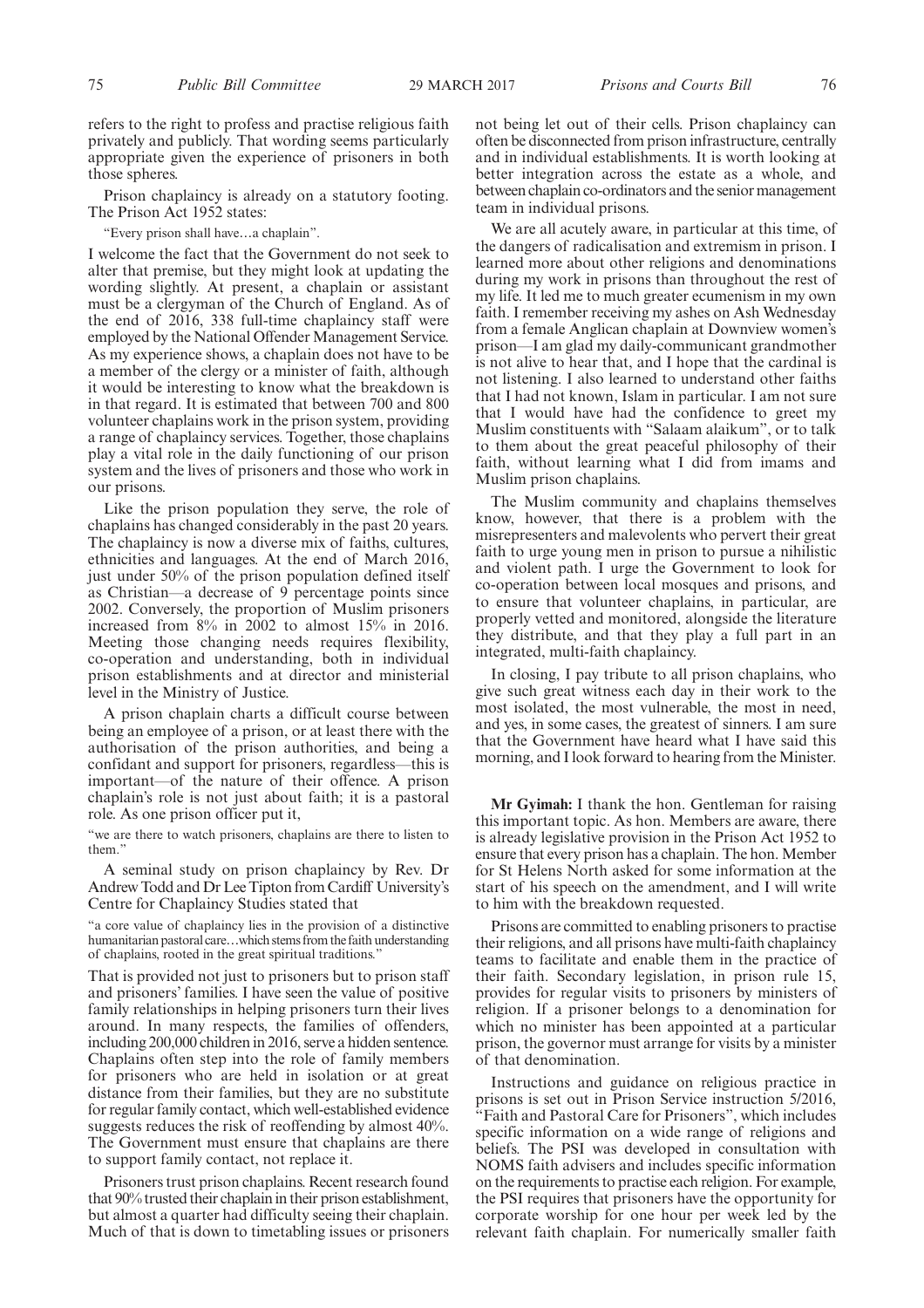#### *[Mr Gyimah]*

traditions, there is scope for prisoners to meet together under supervision, in the absence of the faith chaplains if needs be.

The PSI also makes provision for informal, unsupervised worship, religious study or meditation so that prisoners can also practise their faith in their cell, and they may have key religious artefacts and scriptures in their possession. Prisons will also meet the religious dietary requirements of prisoners, and prisoners are able to observe key religious festival dates. Given that those provisions and existing legal protections are clearly in place, I hope that the hon. Gentleman will withdraw his amendment.

**Conor McGinn:** I thank the Minister for his response.

**Yasmin Qureshi:** I just want to say that we support the amendments. Religion is important for many people. Safe provision of and access to religious faith leaders, whether a chaplain, an imam or whoever, are also important.

**Conor McGinn:** I beg to ask leave to withdraw the amendment.

*Amendment, by leave, withdrawn.*

**Michael Tomlinson** (Mid Dorset and North Poole) (Con): I beg to move amendment 3, in clause 1, page 1, line 14, at end insert—

"(da) ensure family and other supportive relationships are maintained and developed."

*This amendment includes maintenance of family relationships in the purpose of prisons.*

It is a great pleasure to serve under your chairmanship, Mr Brady. I am grateful to the hon. Member for Stretford and Urmston (Kate Green) for adding her name to the amendment. On Second Reading I challenged the Minister to consider whether issues of family ties and strong personal relationships should be in the Bill. That is why I have tabled the amendment.

As the hon. Member for Stretford and Urmston said on Second Reading, there was a huge amount of cross-party consensus on the importance that family plays in prisoners' lives. I do not know whether you have had a chance to look at each and every word of that debate, Mr Brady, but the words "family" and "families" appear 80 times—more than the word "rehabilitation" and almost as often as the word "reform". That indicates how important all parties consider the role that families should play in prisoners' lives. There is a strong connection between all three: rehabilitation, reform and maintaining family links.

The hon. Member for St Helens North mentioned research showing the just under 40% rehabilitation rate. That is absolutely right, and it is from the Ministry of Justice's own research that was commissioned in 2008. A very simple question was asked of a sample of just under 5,000 prisoners: did you receive a prison visit from family members? Of those who indicated yes, there was a 39% lower chance of their reoffending than those who had not received a prison visit. That is compelling evidence of the importance of maintaining close family ties.

Hon. Members who attended the Second Reading debate will remember the hon. Member for Bridgend (Mrs Moon) describing the work at Parc prison, also mentioned by the hon. Member for St Helens North. We heard of the life-changing outcomes of the work at HMP Parc, which is being adopted across the world. We want all of our prisons to carry out the work that is done so well in that prison, but family work has been frustratingly elusive to date. I say "frustratingly" because, of course, the issue was pointed out by Lord Woolf when he conducted his inquiry over 25 years ago; the importance of maintaining close family ties was one of his report's 12 recommendations.

Having visited HMP Wandsworth and HMP Coldingley, I am conscious of the impact that reform prisons can play generally and in relation to family work. One of the first fruits of that devolution is that governors will have control over their own family service budgets. I welcome the clear intent from the Ministry of Justice to prioritise family relationships. I also welcome the appointment of Lord Farmer to draw up a muchanticipated report on the importance of family work. I believe that would be greatly strengthened if the Minister considered including that aspect in the Bill.

The Minister mentioned prison rules. Rule 4 already mentions families, so I ask him to consider that there is still inconsistent application of those rules, hence the variance across our prison estate. I would welcome his comments on that. Where respect for prisoners' family ties permeates a prison, that can be instrumental in both prisoner reform and prison safety, which many hon. Members have mentioned. I ask him to consider including this matter in the Bill, but I stress that this is a probing amendment.

#### 10 am

**Mr Gyimah:** In responding to amendment 3, I stress at the outset that the Government attach huge importance to prisoners, in the vast majority of cases, developing and maintaining supportive family relationships, which are critical to rehabilitation and reducing intergenerational crime. Families can play a significant role in supporting an offender. They are the most effective resettlement agency once a prisoner has been released, and research has found that prisoners who report improved family relationships over the course of their sentence are less likely to reoffend after release. Positive family relations have been identified as a protective factor in helping prisoners to turn their backs on crime.

Lord Farmer, working in partnership with Clinks, was commissioned to chair a working group to investigate how supporting men in prison in England and Wales to engage with their families could reduce reoffending and assist in addressing intergenerational crime. The Government will consider his findings and respond in due course. The evidence that his review has gathered will allow governors to deliver a local offer that best meets the needs of their respective prisoner cohort, thereby helping them to improve family ties.

However, the Government's view is that maintaining and developing family relationships is already covered by paragraphs (b) and (c) of what will be new section A1 of the Prison Act 1952 when the Bill becomes law. Requiring prisons to aim to reform and rehabilitate offenders and to prepare prisoners for life outside prison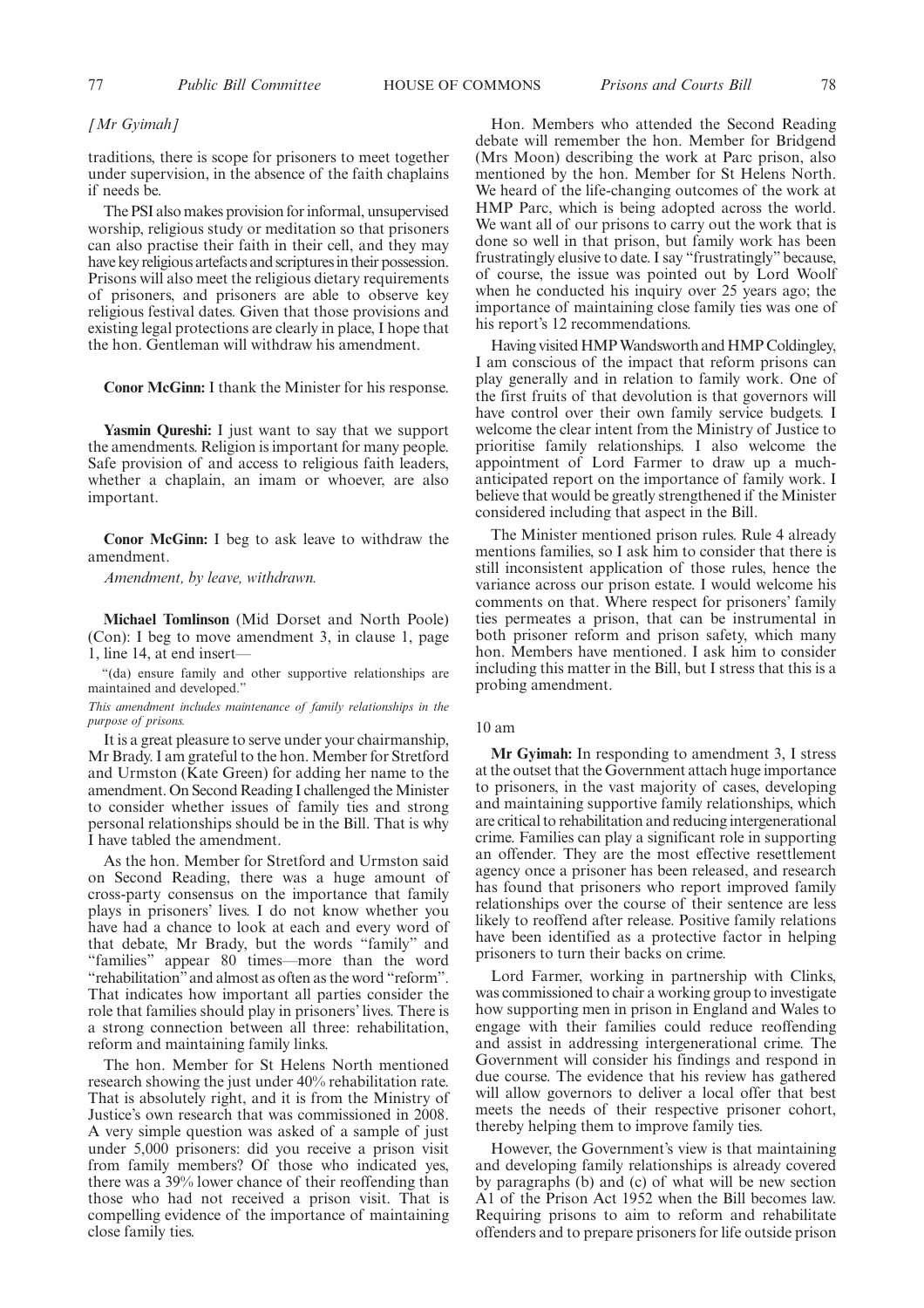is intended to capture a wide range of activity that is rehabilitative and helps to reduce reoffending. Maintaining family relationships is critical to both those aims.

I can also confirm that the role of the family is already contained in secondary legislation, as my hon. Friend the Member for Mid Dorset and North Poole pointed out. Prison rule 4 already ensures that "special attention"is paid to the maintenance of family relationships, so long as they are in the best interests of both prisoner and family. Furthermore, rule 4 ensures that both encouragement and assistance is provided for prisoners in establishing relationships with those outside prison that will best promote the interests of his family and his own social rehabilitation.

An explicit reference to the maintenance and development of family relationships for that purpose ignores the fact that, for some prisoners, such as violent domestic cases, that would not be appropriate and therefore should not be pursued. Family relationships are already covered in the aims, with important detail contained in prison rules. That strikes the right balance between the overarching aim of the system and the detailed way in which the management of the prison should be carried out.

Let me be clear about the importance of family ties and relationships. Lord Farmer refers to that as a golden thread that runs through prison life, which is why from autumn 2017 governors will control budgets for family services, such as visitors' centres, family engagement workers and family learning, which includes parenting skills classes. Those reforms will help governors to improve the way in which prisoners can engage with their families. Governors will therefore be able to respond flexibly to the particular needs of their local prison population in order to put in place the programmes and services that will be of most benefit. They will be able to deliver a local family offer that best meets the needs of their prisoners, helping them to develop and maintain positive family ties and reducing the risk of reoffending.

My hon. Friend rightly said that we need consistent practice across the estate. The ideas that Lord Farmer has generated, which we are considering, will help to deliver such consistency. I hope that I have provided my hon. Friend with the necessary reassurance and ask him to withdraw his amendment.

**Yasmin Qureshi:** We support the amendment. I assume that the hon. Member for Mid Dorset and North Poole tabled it because although everybody says that it is important for offenders to maintain family relationships, in reality that is not happening. We find that many a time the offender is locked away in a prison about 300 miles away from his or her family, and the families are unable to visit either because of the great distances involved or because they cannot afford to travel several hundred miles or find the time to go—they may have young children or be elderly. There are all sorts of issues. Therefore, in reality families are unable to maintain contact with the offender, and the offender is unable to maintain contact with their family.

A number of constituents have come to me about this. A young woman has just had a second child, the husband has gone to prison and he has never seen his baby. She wants the father and the child to know each other, but because the distance to travel is so great and it is often so costly, in reality that is not happening. I ask the Government and the Prison Service to think about that. It is all very well saying, "Let's maintain family relationships," but we must ensure that the resources are there so that relationships can be maintained. Retransferring prisoners, perhaps to a location near to their home, if possible, should be considered urgently. I know from trying to get prisoners moved from one prison to another that it is an almost impossible task. It is all very well in theory, but we need something in the prison reforms to take place in practice.

By seeking to enshrine this provision in law, the hon. Member for Mid Dorset and North Poole is flagging up the importance of family relationships and ensuring that everyone is mindful of it. That is why we support the amendment.

**Mr Gyimah:** I want to make a couple of brief points. I acknowledge what the shadow Minister said about prisoners sometimes being located a long way away from their families. One of the facts about prison life is that prisoners often have to be moved. Sometimes prisoners want to be moved of their own volition, for example if they get into debt in prison or they are being bullied, and sometimes they do things that require them to be moved. At other times, for example if there is a major disturbance in a prison, it makes sense to disperse prisoners to deal with it. When that happens, we have the assisted visits scheme for those families who need help.

As we embark on reorganising the prison estate, we will be designing flexible facilities so that families can visit more easily, and the prisoner's journey throughout their sentence will be organised in such a way that prisoners spend as much time as possible close to where their families are. That said, that is not always possible because prison life is incredibly complex. However, I take on board the points made by the shadow Minister.

**Michael Tomlinson:** I have listened carefully to the Minister and am grateful for his considered response to my amendment. All I ask is that when Lord Farmer's report is widely disseminated, he does not close his mind to the possibility of the amendment's wording being in the Bill. Obviously that will depend on timing. At present I am content not to press the amendment. I beg to ask leave to withdraw the amendment.

*Amendment, by leave, withdrawn.*

**Liz Saville Roberts** (Dwyfor Meirionnydd) (PC): I beg to move amendment 4, in clause 1, page 1, line 14, at end insert—

- '(e) provide for the wellbeing and healthcare of offenders, including treatment for drug and alcohol misuse and assuring access to continued relevant support upon release.
- (f) liaise with the Probation and other relevant services to ensure coordinated rehabilitation of offenders.'.

*This amendment ensures that it is within the purpose of a prison to ensure offenders receive the appropriate physical and mental healthcare, as well as necessary rehabilitative support upon release.*

**The Chair:** With this it will be convenient to discuss amendment 12, in clause 1, page 1, line 14, at end insert—

'(da) maintain and promote physical and mental health of prisoners.'

*This amendment requires the purposes of prisons to include the wellbeing of prisoners.*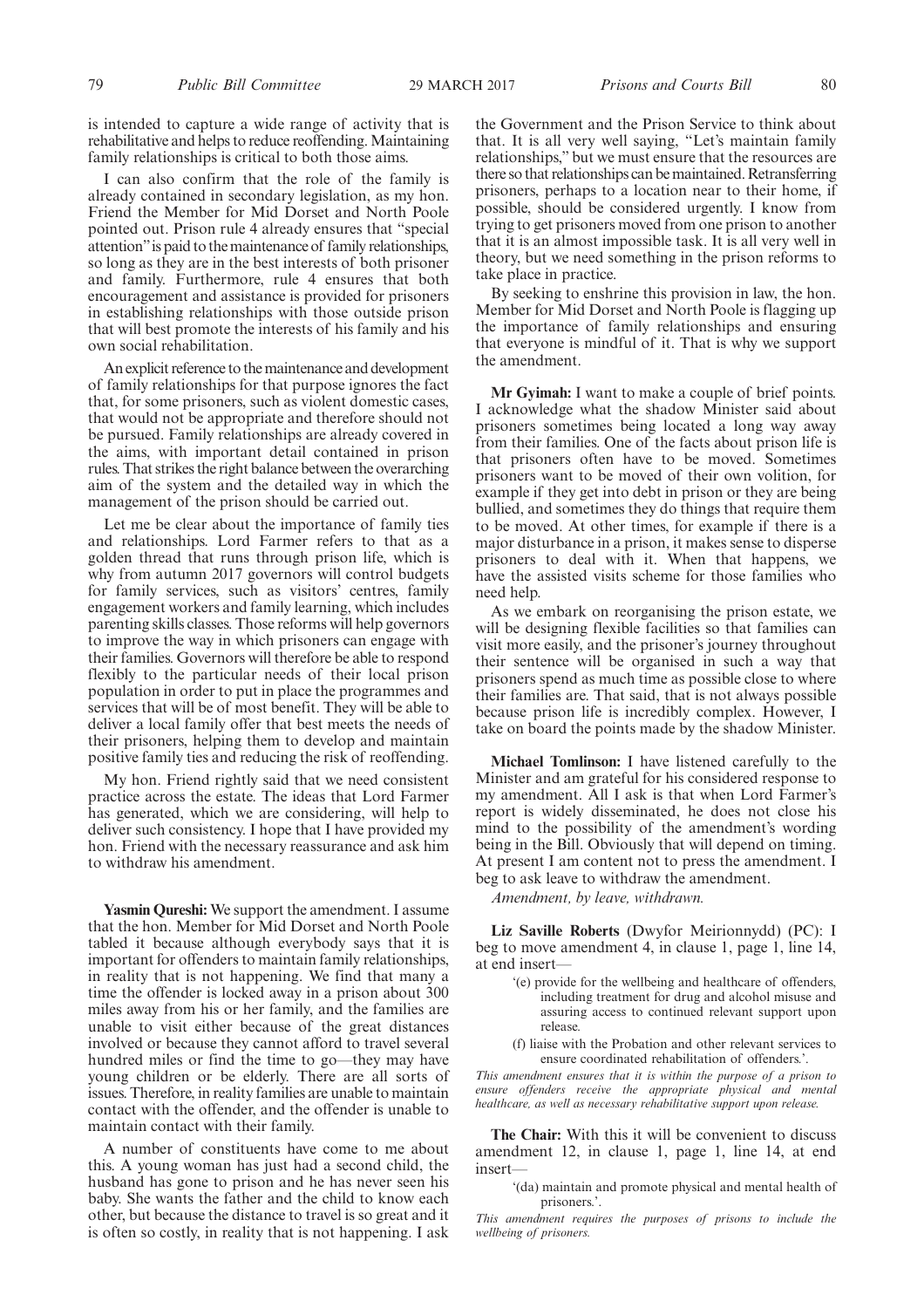**Liz Saville Roberts:** The amendment concerns the wellbeing and healthcare of offenders, the relationship with bodies such as probation and the co-ordinated rehabilitation of offenders. Despite reforms, the evidence is clear that the physical and mental healthcare we offer our prisoners still needs to be addressed. The purpose of prisons is undoubtedly to protect the public, rehabilitate and keep prisoners safe and prepare them for a life outside the institution. I welcome the inclusion of those concepts in this part of the Bill. However, it seems to be an obvious omission not to recognise specifically prisoners' healthcare needs, both mental and physical. Equally, although the need to prepare offenders for life outside of prison is stated in the Bill, there seems to be somewhat a lack of foresight when it comes to expressing how prison should ensure a smooth transition into our communities by liaising with external organisations.

Let me inform the Committee of the statistics on healthcare: prisoners are 12 times more likely to suffer a personality disorder and 16 times more likely to suffer from psychosis; 10% to 14% of prisoners suffer a major depressive illness; two out of three have a personality disorder; seven out of 10 have alcohol abuse issues; and a third have a drug addiction on entry. I shall raise hepatitis C specifically under a later amendment.

The Government's own regulator on the standard of healthcare in prisons, the National Guideline Centre, which is funded by the National Institute for Health and Care Excellence, said last year that it had become clear that healthcare provision in prisons was typically poorer than in the general community and not sufficient to meet prisoners' needs. If we do not recognise that most basic of obligations, healthcare in prisons is likely only to slide. That in turn will mean a risk of significantly worse outcomes, both for offenders in prison and those leaving prison. By not recognising the need for a prison to cater for the basic needs of its inmates, we will continue to fail to address key issues that contribute to criminal and disruptive behaviour inside and outside prisons, which of course will only burden the state further in the long run.

The amendment would add new paragraph (f) to proposed new section A1 of the Prison Act 1952; that relates to the need for prisons to look outwards as well as inwards, to properly reintegrate offenders back into communities. The Bill indicates that it is entirely within the prison that an inmate will become proficient in skills and learn to deal with demands in the way that reintegration requires. The reality is of course very different. A prison must liaise with a plethora of organisations across the public, private and third sectors to ensure that offenders have the best possible chances of reintegrating. New paragraph (f) would ensure that that reality was reflected in the Bill.

I recognise, of course, that clause 1 could become a list as long as my arm; however, I feel that the two relatively modest additions in the amendment would reflect the necessity and reality of the way modern prisons function, which is not, of course, in isolation. I will not press the amendment to a vote now, but I hope that the Government will give it proper consideration and a full response.

**Mr Gyimah:** The Government are very aware of the serious challenges that mental health, drug and alcohol issues pose for offenders and the prison system. The Ministry of Justice is committed to working closely with my colleagues at the Department of Health, NHS England and Public Health England, to help to provide the right support and healthcare in prisons.

There is already a statutory underpinning to the health of prisoners; ensuring that prisons are safe is already one of the aims contained in the statutory purpose. Our duties under the Human Rights Act 1998, which, as I have said already, incorporates the European convention on human rights, are also relevant to prisoner wellbeing and healthcare. For instance, under article 2 we must take active steps to prevent suicide and self-harm in custody. Under article 3 prisoners must be detained in conditions compatible with respect for their human dignity and not be subjected to distress or hardship that goes beyond the suffering inherent in detention; the article also requires that, given the practical demands of imprisonment, prisoners' health and wellbeing should be adequately secured.

There are also already many processes and protections in place in prisons to protect prisoners' health. For example, health needs assessments help to ensure that accurate information is available on the provision of healthcare needed in each prison; and we are introducing new training for prison staff, including awareness training on supporting prisoners with mental health issues, so that governors and staff better understand the mental health issues of the prisoners they are helping to support.

As set out in the National Health Service Act 2006 as amended by the Health and Social Care Act 2012 and regulations, healthcare in English prisons is commissioned directly by NHS England. That is important because it is right that healthcare in prisons should be delivered by clinical experts. Governors do not have the qualifications or the capability to make clinical decisions about patients, so it is right that responsibility for those decisions should lie with those professionals who can ensure that patients receive the best care.

Governors are already under a legal duty, under prison rule 20, to work in partnership with local healthcare providers to secure access to the same quality and range of services as the general public receive from the national health service. Part of that involves making sure that governors facilitate access to the healthcare provided by NHS England, including giving security clearance to the right people and providing escorts to appointments. However, as set out in the Government's "Prison Safety and Reform" White Paper in November 2016, we want to go further.

#### 10.15 am

Governors need to be able to work alongside NHS England to commission and tailor services to fit the needs of their prison. That is why we are putting in place enhanced co-commissioning arrangements, to ensure that NHS England continues to secure universal parity of healthcare for prisoners and that clinical decisions are properly overseen by those qualified to make them, while ensuring that governors work in partnership with health commissioners to commission services that fit their own prisoners' health and mental health needs. Co-commissioning enables governors to influence commissioning decisions where they have identified particular needs related to their prison, while ensuring that NHS England retains overall responsibility for universal healthcare and maintaining clinical standards.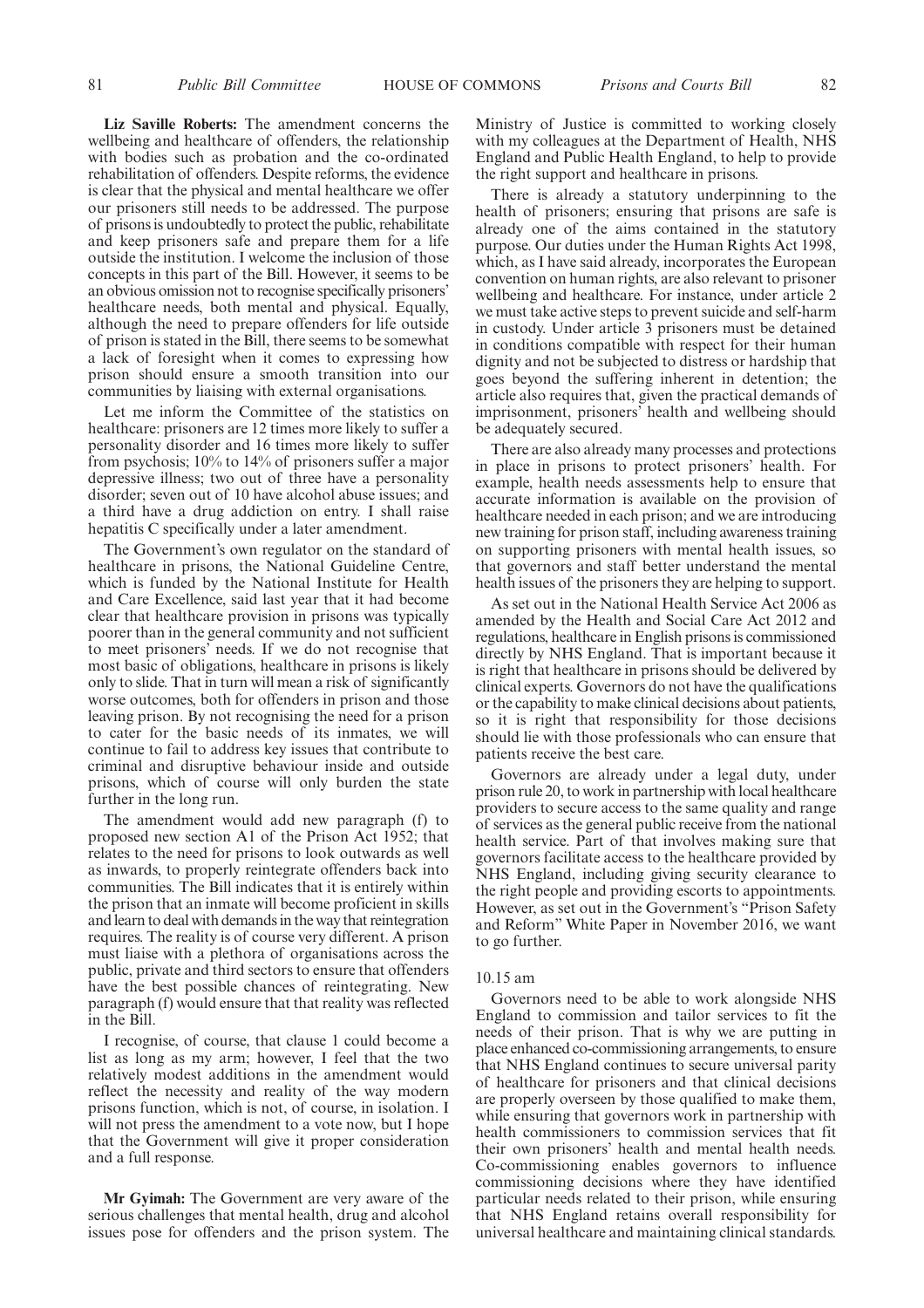My Department will always have a considerable interest in the health of offenders, and I assure the Committee that this area will remain an important priority for the Government.

Listed under "Purpose of prisons" are:

"(b) reform and rehabilitate offenders,

(c) prepare prisoners for life outside prison, and

(d) maintain an environment that is safe and secure".

It is my view that three of the four purposes cannot be achieved without regard to the health, wellbeing and mental health of offenders; it is implied in the Bill. Rehabilitating offenders includes, for example, looking at drug and alcohol misuse: anyone would want to do so to rehabilitate them. It has to happen in prison but often also when offenders leave prison and are supervised by the probation services.

More broadly, preparing prisoners for life outside prison has to take these things into account. The Bill focuses on the system as a whole—the "what". The "how" is how governors and other agencies in the system deliver the purposes. So I hope that hon. Members will agree that the prison purpose already requires us to take offenders' physical and mental health seriously.

As we heard in the evidence session yesterday, all the panellists agreed that having a long list here would defeat the purpose of having a common aim in statute. A prison that aims to be safe will ensure that offenders' physical and mental health needs are addressed, and a prison that aims at rehabilitation and preparing prisoners for life outside prison will ensure that offenders are given the support they need to address their health, substance abuse or alcohol dependency issues. I hope that hon. Members will be persuaded that the Government are committed to prisoners' mental and physical health and that they will withdraw the amendment.

**Yasmin Qureshi:** Although everyone is aware that, theoretically, prisoners are treated for drug or alcohol misuse, in reality it is not happening. In reality, substance abuse is leading to more disturbances in prison and, of course, causing much reoffending. We are spending something like £16 billion tackling reoffending, so something is not going right. Many people are coming into prison because they are addicted to drugs or alcohol. I remember from my 20 years of prosecuting and defending in the criminal law that many of my clients and some whom I was prosecuting, often involving domestic violence, for example, were there because one partner was normally drunk and, in an argument, would start hitting out at their partner.

Young people I would see, who were often committing what we would call low-level offences—although I do not like to use that term—were often addicted to drugs. So, for example, they might be walking past a car with a door open or a window down, and if they saw a purse, they would take it; or they might break a window, take a purse and run off with it because they needed the money; or a mobile phone, which they could sell to get money to feed their drug addiction. In the same way, if they walked past a house with an open door and nobody seemed to be there, they often thought it was an ideal opportunity to go in and steal. I am not making excuses for anyone, but that is the reality of how things happened.

Why did those people do those things? Because they were addicted and they needed to find money quickly. They needed to sell something and get their next fix, to use a colloquialism. Therefore, as I think everyone knows, a lot of people who come into prison already have substance or alcohol abuse problems, and they still have those problems when they leave prison. It is therefore appropriate for the Committee properly to consider this issue, so we very much support the amendment moved by the hon. Member for Dwyfor Meirionnydd. It is one thing to say what should happen in theory, but that is not happening in reality. In reality, there is not enough provision in the Prison Service to deal with substance and alcohol abuse, and we know that that causes reoffending and violence. This really important issue needs to be addressed.

**Mr Gyimah:** I thank the shadow Minister for her points; I will make a couple of brief points in response. I agree that the level of violence—particularly violence related to the use of new psychoactive substances such as spice and mamba—is too high. In September, we rolled out a new drug test for psychoactive substances—the first and only such test in the world—so we are aware of the issue and we are dealing with it.

We are all aware that prisons are difficult places with some very difficult people to manage. The question is whether we need provision in the Bill to manage these issues. I contend that we need effective practice. When it comes to mental health, for example, we should ask whether processes work well in every prison and whether our prison officers are properly trained to identify how people present when they have mental health problems. I spoke to one of the people who works in our prisons about these issues, and they said that when a prisoner has a mental health problem or is considering taking their life, they enter a dark place and seek to cover their tracks and not really show what is happening internally. These are issues that we really need to train people on the ground to deal with.

I suggest that the amendment be withdrawn. This is about effective practice on the ground. We are alive to these issues, and we will get to grips with them by empowering governors to work closely with the agencies that matter, rather than by adding another list to the Bill.

**Liz Saville Roberts:** I thank the Minister for his comments. I note that he referred exclusively to NHS England. Healthcare is devolved in Wales; prisons are not. That in itself raises the question: to what degree are we consistent in our approaches, and does this issue really need to be raised?

Others eloquently made the point that mental health problems and alcohol and drug addictions are so significant among the prison population that their treatment is surely critical to both rehabilitation and reducing reoffending. The Bill refers to prisons aiming to

"maintain an environment that is safe and secure."

That does not seem to fully reflect the gravity of the situation, which we need to respond to. I hope that the Government will consider that. However, I beg to ask leave to withdraw the amendment.

*Amendment, by leave, withdrawn.*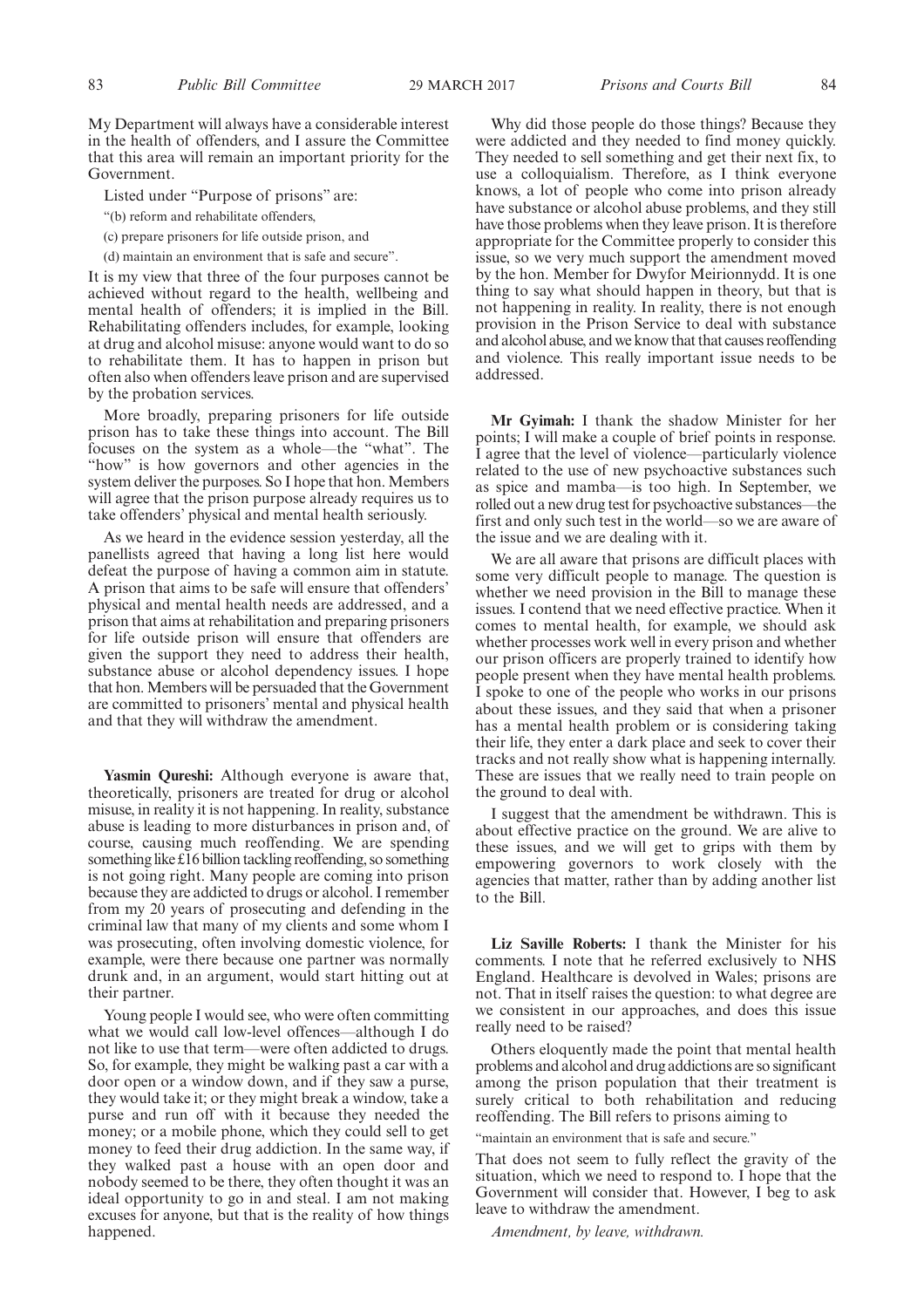*Amendment proposed*: 12, in clause 1, page 1, line 14, at end insert-

'(da) maintain and promote physical and mental health of prisoners.'—*(Yasmin Qureshi.)*

*This amendment requires the purposes of prisons to include the wellbeing of prisoners.*

*Question put,* That the amendment be made.

*The Committee divided:* Ayes 7, Noes 9.

**Division No. 2]**

#### **AYES**

| Arkless, Richard                | Qureshi, Yasmin      |
|---------------------------------|----------------------|
| Burgon, Richard<br>Lynch, Holly | Saville Roberts, Liz |
| McGinn, Conor                   | Smith, Nick          |

#### **NOES**

| Gyimah, Mr Sam                   | Swayne, rh Sir Desmond |
|----------------------------------|------------------------|
| Heald, rh Sir Oliver             | Tomlinson, Michael     |
| Jenrick, Robert<br>Opperman, Guy | Tracey, Craig          |
| Philp, Chris                     | Warman, Matt           |

*Question accordingly negatived.*

**Yasmin Qureshi:** I beg to move amendment 13, in clause 1, page 1, line 14, at end insert—

- '1A Cooperation with agencies
	- (1) The Secretary of State has a duty to co-operate with other agencies and bodies whose functions are relevant to the purpose outlined in section (A1).
	- (2) For the purposes of subsection (1), agencies and bodies must include—
		- (a) local authorities,
		- (b) the National Probation Service,
		- (c) Community Rehabilitation Companies, and
		- (d) any agency which provides to offenders the following—
			- (i) housing,
			- (ii) education,
			- (iii) employment,
			- (iv) health care,
			- (v) treatment for addiction,
			- (vi) mentoring for offenders, or
			- (vii) support to families of offenders.'

*This amendment requires the Secretary of State to co-operate with other agencies to fulfil the purpose of prisons.*

It is vital that agencies work together to provide the best context in which to avoid reoffending. Many of the solutions to offending lie outside prison walls, in education and training, health and social care, accommodation and family support. A duty to co-operate introduced under amendment 13 would establish clearly in statute the vital importance of agencies working together to achieve the purposes of prison, and bind them to it.

The newly formed community rehabilitation companies are responsible for "through the gate" provision, but a recent joint inspection by Her Majesty's inspectorates of probation and of prisons into the through-the-gate resettlement services found that the CRCs

"are not sufficiently incentivised under their contract arrangements to give priority to this work. Payment is triggered by task completion rather than anything more meaningful. Additional financial rewards are far off and dependent on reoffending rates that are not altogether within the CRC's gift. CRC total workloads (and therefore income) are less than anticipated when contracts were signed. As CRCs continue to develop and adjust their operating models accordingly, CRCs are hard-pressed and are generally giving priority to work that is rewarded with more immediate and more substantial payment."

Most concerning, the report also found:

"Too many prisoners reached their release date without their immediate resettlement needs having been met, or even recognised."

The problems associated with CRCs are only exacerbated by the lack of co-ordination between relevant agencies. For example, housing is a crucial issue, with up to two thirds of prisoners requiring support to find housing once released. However, the inspectorates' report found that prisoners did not know who would help them, what that help would consist of and when they would know what had been done. Many applications for housing made by those responsible were standard applications to local authorities.

At a recent meeting of the all-party parliamentary group for ending homelessness, however, when we were considering prison leavers, all the witnesses agreed that local authorities regard housing former inmates as a low priority. Furthermore, the APPG found:

"Local authorities do not record people who become homeless immediately after leaving prison and we do not know the scale of prison leavers who are hidden homeless."

The Bill should attempt to overcome such lacuna by mandating closer co-operation between all relevant agencies.

On mental health, it is crucial to consider the effect of leaving prison on former inmates. A report published in 2013 found that

"those leaving prison are almost seven times more likely to commit suicide than the rest of the population".

**Michael Tomlinson:** The hon. Lady mentioned the APPG for ending homelessness. Has she had a chance to consider the Homelessness Reduction Bill, on the Bill Committee for which I had the privilege to serve? It was a private Member's Bill, and I believe that it has just completed its passage through the Lords as recently as last week.

**Yasmin Qureshi:** Any additional legislative reform is welcome, but problems still exist, which I am speaking to. In April 2016, the Centre for Mental Health published a report, "Mental health and criminal justice", which called for a new concordat between different Government agencies, so that they can join together better to help people leaving prison.

#### 10.30 am

**Mr Gyimah:** The amendment is about a duty for the Secretary of State to co-operate with other agencies and bodies whose functions are relevant to the purpose outlined in the Bill. There are already well-established ways of working between governors and different agencies and bodies, some with their own pre-existing legislation. For example, the multi-agency public protection arrangements provide a process through which the police, probation and prison services work together with other agencies to manage the risks posed by violent and sexual offenders living in the community, in order best to protect the public. Probation is one of the represented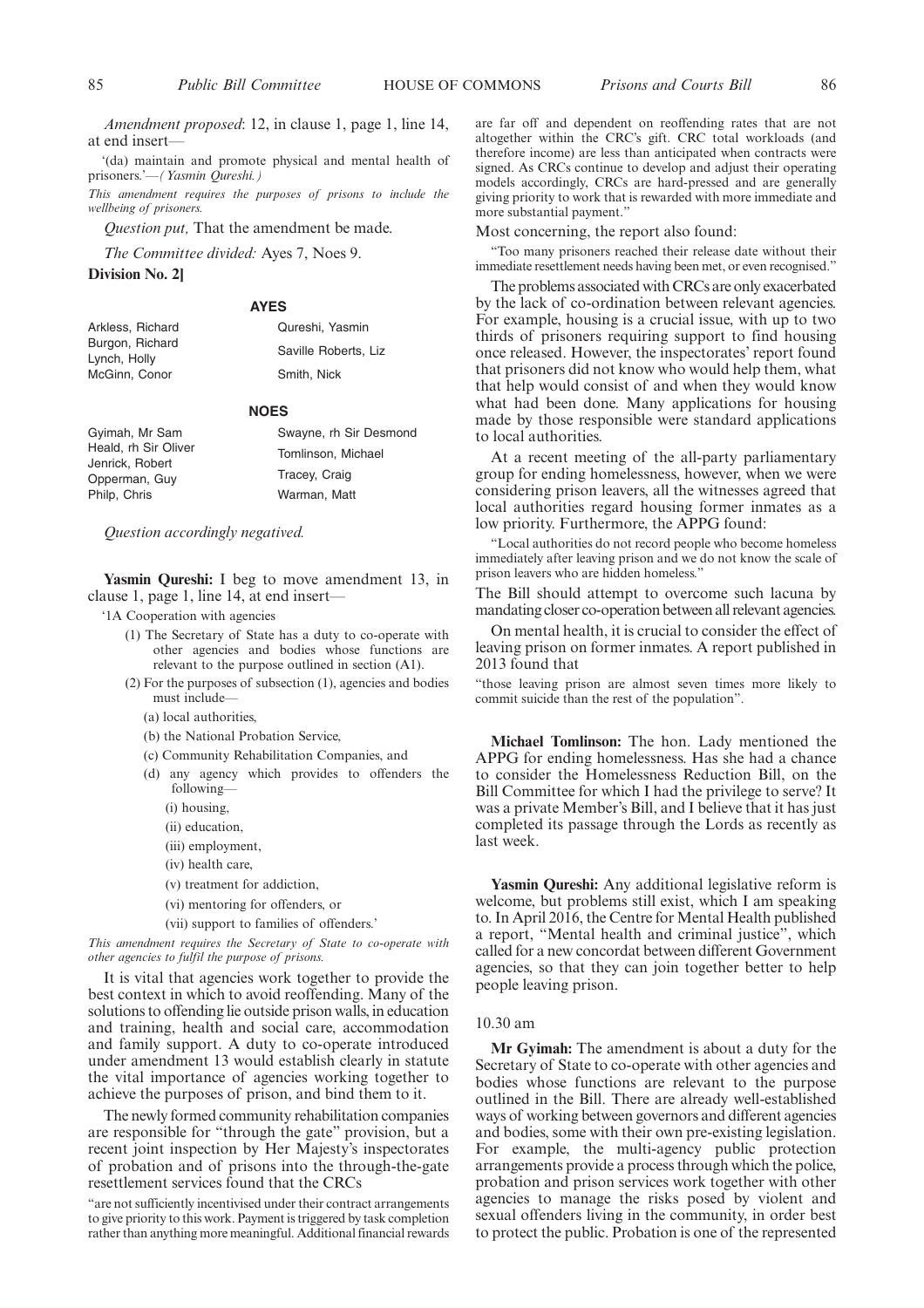bodies, along with the police, local authorities, fire and rescue authorities and health, represented on community safety partnerships, which were set up under the Crime and Disorder Act 1998. The responsible authorities work together to protect their local communities from crime and help people feel safer.

**Chris Philp** (Croydon South) (Con): Will the Minister confirm whether the Prison Service also works closely with the Home Office to ensure that we act quickly to deport foreign national offenders at the end of their sentences?

**Mr Gyimah:** I assure my hon. Friend that we work closely with the Home Office, which is ultimately responsible for deportation. The Prison Service has to facilitate its work in prisons. There is a lead Ministers group, including Ministers from the Home Office, the Foreign Office and the Department for International Development, which meets regularly to discuss all the issues about moving foreign national offenders under various schemes.

New legislation is not needed to ensure that co-operation between governors and other agencies and bodies continues; governors do that on a daily basis to ensure that different services, from education and employment to healthcare, are carried out. That can be seen in the relationships with employers, such as Timpson and Halfords, which run academies within prison to train offenders for employment on release, and in formal arrangements with NHS England to ensure that prisoners have access to the healthcare they need. We are introducing new performance measures to hold governors to account for their performance in a wide range of areas, including education and housing, and we expect governors to work closely with other agencies and bodies to do that.

The hon. Member for Bolton South East mentioned probation and, in particular, the community rehabilitation companies. I assure her that we are going through a probation system review and will publish the results shortly. That will deal with some of the challenges she outlined. Furthermore, the National Probation Service—as opposed to the community rehabilitation companies—is already covered by Her Majesty's Prison and Probation Service, so the amendment would have the effect of creating a duty for the Secretary of State to co-operate with herself. We already have a formal contract with CRCs, so it would be unnecessary to create an additional duty to co-operate. I therefore urge the hon. Lady to withdraw the amendment.

**Yasmin Qureshi:** I beg to ask leave to withdraw the amendment.

*Amendment, by leave, withdrawn.*

**Yasmin Qureshi:** I beg to move amendment 14, in clause 1, page 2, line 7, at end insert—

"(2A) The Secretary of State must by regulation set minimum standards required to achieve the purpose as detailed in section (A1).

( ) Minimum standards in subsection (3) set under these regulations must in particular include, but shall not be restricted to, the following-

- (a) overcrowding of prison cells,
- (b) prison staff to prisoner ratio,
- (c) access to appropriate and education,
- (d) access to health care,
- (e) access to time in open air,
- (f) weekly time spent in locations other than cells, and
- (g) Equality Act 2010 requirements."

*This amendment requires the Secretary of State to set minimum standards to achieve the purposes of prisons.*

The Bill should require minimum standards in relation to the purposes of maintaining safety and decency. According to Silvia Casale's 1984 publication "Minimum standards for prison establishments: a NACRO report", the setting of those standards by the Secretary of State should establish

"certain basic conditions of life to which any human being is entitled as of right as bare minima while taking into account that a prisoner has forfeited for a period the right to liberty and that the punishment consists in, and is defined as, that deprivation".

The two areas of major concern to us are overcrowding and understaffing. At the end of February 2017, 77 of the 116 prisons in England and Wales were overcrowded. Overcrowded prisons currently hold 9,676 more people than they were designed for. People have to double up in cells to accommodate the additional numbers, and that means that almost 20,000 people—nearly one quarter of the prison population—still share cells that are designed for fewer occupants, often eating their meals in the same space as the toilet they share. The prison system as a whole has been overcrowded every year since 1994. That is largely driven by a rising prison population, which has nearly doubled in the past two decades.

It is also concerning to note that in February the Ministry of Justice stopped the publication of the monthly overcrowding figures; for many years it has published monthly figures on individual prisons' populations. The term "overcrowding" has already been rebranded as "crowding" by the Ministry, and now that vital indicator has been downgraded to an annual publication. The Government's White Paper on prison safety and reform outlines the ambition for a "less crowded" estate, but contains little by way of concrete proposals to achieve that aim. Giving evidence to the Justice Committee, the chief executive of the National Offender Management Service, Michael Spurr, said that overcrowding would not be resolved in this or the next Parliament.

Analysis conducted by the Prison Reform Trust shows a correlation between levels of overcrowding and prison performance. In the past three years the proportion of prisons rated "of concern" or "of serious concern" by the Prison Service has doubled—the number now stands at 31 establishments. The number of prisons rated "exceptional"has actually plummeted from 43 in 2011-12 to just eight in 2015-16. Overcrowding can affect the performance of prisons in a number of ways, and it can impact on whether activities, staff and other resources are available to reduce the risk of reoffending. Inspections regularly find a third or more of prisoners unoccupied during the working day because prisons hold more people than they should. Overcrowding makes it more likely that basic human needs will be neglected, with key parts of prisons such as showers, kitchens, healthcare centres and gyms facing higher demand than they were designed for.

Overcrowding also has a significant impact on where prisoners are held and their ability to progress in their sentences. Every day, prisoners are bussed around the country to more remote locations just to make sure that every last bed space is filled. Prisoners progressing well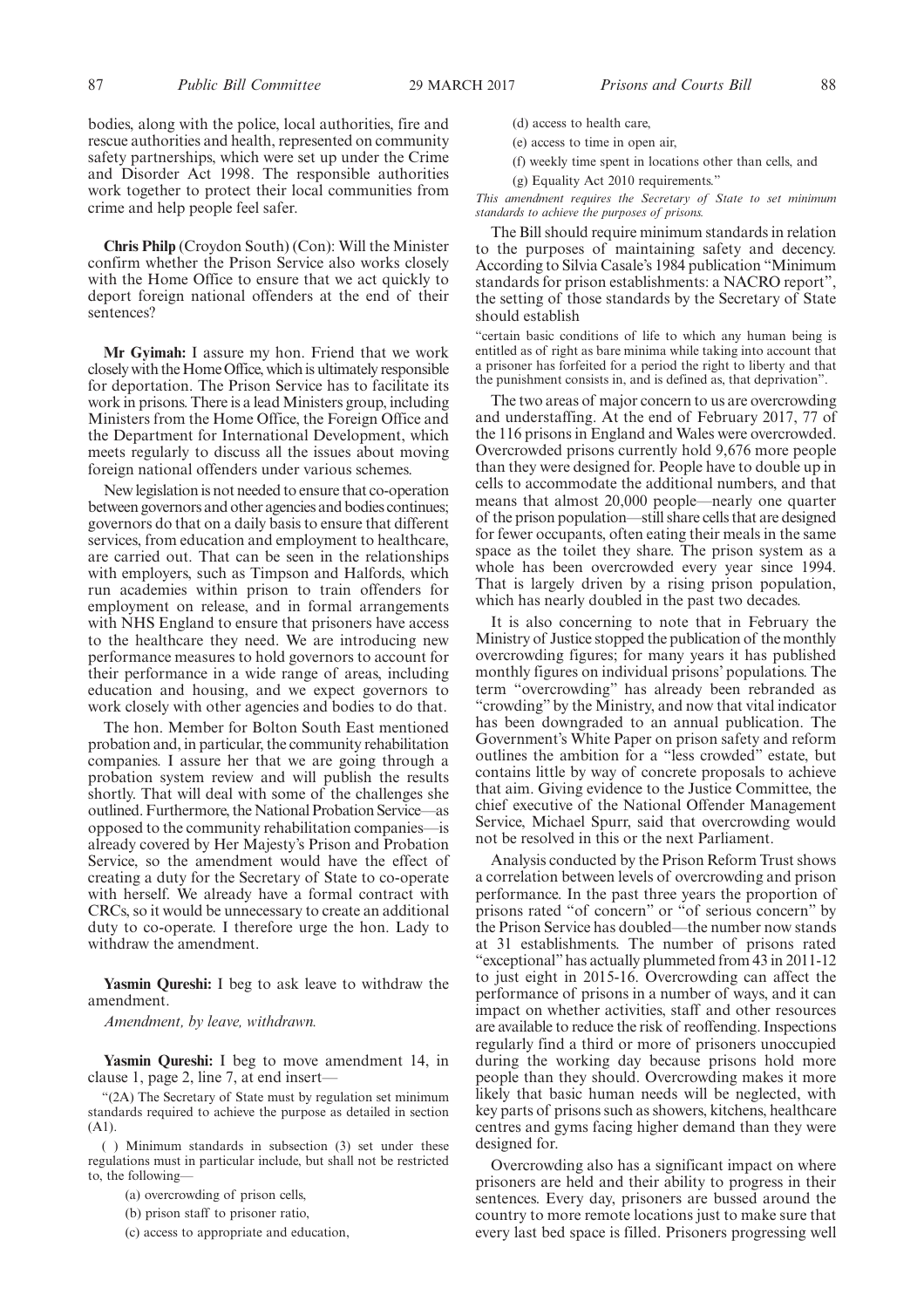#### *[Yasmin Qureshi]*

are suddenly told that they have to move on, regardless of their sentence plan or where their family and loved ones live. Overcrowding is not just a case of two people being forced to share a space and toilet facilities designed for one; it also affects whether a prison has the appropriate activities, staff numbers and other resources necessary for the size of its population and to reduce the risk of reoffending.

The Government need to deliver a comprehensive strategy on prison reform to reduce overcrowding and the pressures on the system. The amendment would require the Secretary of State to develop one, and to outline the progress in meeting it. If the Secretary of State does not do that, there is little hope of prisons meeting the statutory aims outlined in the Bill. One of our top priorities is that we believe it is absolutely necessary to establish an appropriate ratio of prison officers to inmates.

**Michael Tomlinson:** Has the hon. Lady had the chance to consider the evidence of Martin Lomas, who was specifically asked about that yesterday? He said that a ratio would be "a crude measure" and that instead it is the quality that matters. Has she had a chance to reflect on that evidence?

**Yasmin Qureshi:** I sat through the sitting yesterday and heard what he said. With respect to him, I think that is quite a simplistic approach. Of course we recognise the fact that different categories of prisons might require different ratios, but that does not mean we cannot aim for one. Let us face it, it is common sense that if there is one prison officer looking after 12 prisoners, that is not right. Trying to work out a ratio is, in fact, very important.

**Conor McGinn:** I wonder whether the deputy chief inspector of prisons would think differently about the crudeness of the measure if he had to do a shift on a wing, rather than a visit.

**Yasmin Qureshi:** That is absolutely right. The reality is that prisoner ratios can be worked out. Obviously, I accept that the relationship might be different for category A and category C prisons. However, if we think about how many prisoners there are, the kinds of prisoners and the offences they are in for, it is not beyond human imagination to work out realistic figures.

The prison population has been stable, at around 85,000. At the same time, a number of prisons have closed and prison officer numbers have reduced from around 25,000 to less than 18,000. The latest National Offender Management Service workforce statistics, published in February 2017, show that there was a reduction of 6,450 band 3 to 5 officers between 31 March 2010 and 31 December 2016. The White Paper proposes recruiting 2,500 new prison officers. However, the chief executive of the National Offender Management Service, Michael Spurr, confirmed to the Justice Committee in November that the service would need to recruit more than 8,000 officers over two years to achieve a 2,500 increase, due to failure to retain staff.

NOMS statistics show that there has been a fall in officer numbers over the past 12 months. The latest calculation of the leaving rate among band 3 to 5 prison officers is 9%, which is an increase of 1.5 percentage points compared with the year ending March 2016. The shortfall of band 3 to 5 officers in post to the target staffing level at 31 December 2016 was 983, an increase of 1 percentage point from 4.3% in September 2016. Over half of prison establishments had a deficit of 5% or more.

Clearly the Government's supposed recruitment drive is failing. Statistics show that only 18 establishments employ a full complement of band 3 to 5 officers. Some 89 prisons are operating with frontline staffing below that set through the benchmark process, and the data show that only 14 establishments are operating above their benchmark level for operational support grades, with 93 operating below that. Without a sufficient number of officers, there is no possibility of each prisoner being allocated a designated member of staff who will be responsible for their welfare while in prison.

In his annual report, Her Majesty's chief inspector of prisons, Peter Clarke, said:

"Some prisons still operated temporarily restricted regimes to cope with chronic staffing shortages".

Staff reductions mean regular use of restricted regimes, preventing prisoner access to recreational and rehabilitation services, such as physical exercise, education and training. That would lead to a number of prisoners facing depression and mental health issues, exacerbated by the fact that they are being locked up for, say, 23 hours a day. There are no measures in the Bill to deliver better rehabilitation services in prison or to address problems in the probation service. The major point is that without more staff, the statutory purposes of prisons will be unachievable.

Most alarming of all are the increasing levels of violence that have accompanied reductions in staff. Prisons have become dangerous places to work and dangerous for inmates. That is not acceptable. There were 37,784 reported incidents of self-harm to June 2016—up by 6,967, or 23%. We know that more and more assaults are happening in prisons. We need to ensure that the rise in assaults is dealt with. Overcrowding is causing so many problems in the Prison Service. We will revisit that subject when we come to new clause 8.

#### 10.45 am

**Richard Arkless** (Dumfries and Galloway) (SNP): Setting a benchmark in relation to prison cell overcrowding is an admirable objective, but will the hon. Lady be so kind as to delve into the policy aspects that would make that benchmark obtainable? We would need to create more prisons, let people out or have some kind of assumption against short sentences, which we think is a good idea.

**Yasmin Qureshi:** How many people we send to prison is clearly an issue. Many argue that there has been sentence inflation in the last number of years. There are two approaches. The Secretary of State could say that she does not want to look at prison sentencing reform in the sense of either reducing prison numbers or sentence inflation. In that case, we need to build a lot of prisons and recruit a lot of people to man them. The other option is to look again at sentences and the question of whether people who are in custody should be. As a senior judge recently said, community service orders, which could be stringent, could be made more widely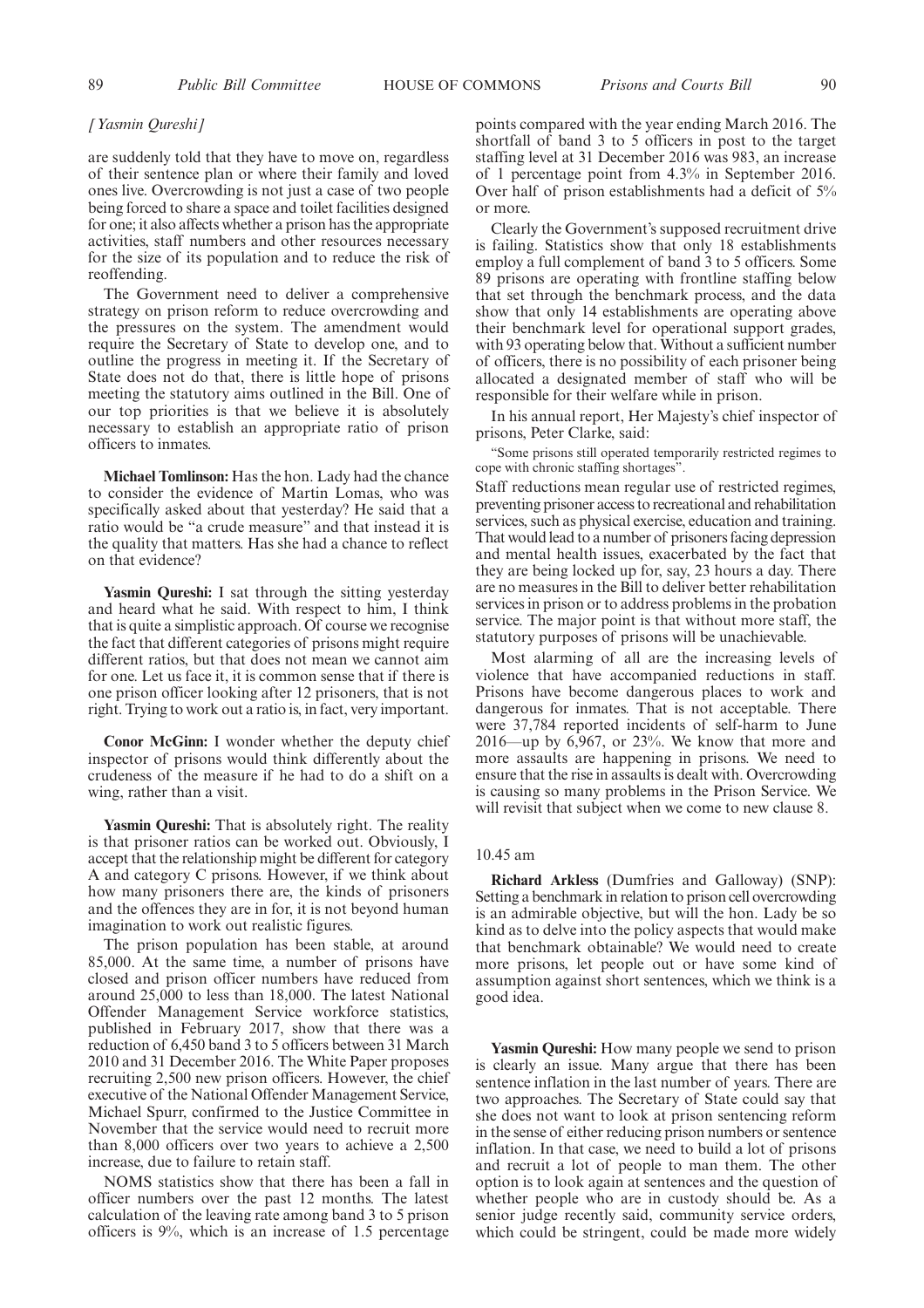It would be good if the Government thought about sentence inflation. We know from the last number of years that more offences now have longer custodial sentences than 20-odd years ago when I started work. As a result, there are more people in prison. If we want to have a policy of incarcerating people, we must ensure that there are enough prison spaces and enough people there to look after them—and to deal with the rehabilitation side, because we spend £16 billion a year on reoffending. Those issues need to be looked at, and there is nothing in the Bill to address them.

I apologise to colleagues for using statistics, because sometimes people can be blinded by them, but I use them to demonstrate a point. The fact is that there has been a large rise in assaults on prison officers and inmates since 2012. There has also been a large rise in self-harm and many incidents of people committing suicide. It is not surprising that every few weeks it seems a prison riot happens in some part of the country. I know from speaking to prison officers, the Prison Governors Association and other people about how they feel really depressed when they go to work in the morning, because they do not know what challenge there might be; who might assault them or what might happen. That must be addressed.

We are asking for the principles to be crystallised in statute. When that is done in statute, rather than put somewhere in prison policies or rules, or some manual tucked away that says, "This is the right way of doing things", people have to be aware of it. By having that in the Bill, the measures that need to be achieved are there for everyone to look at.

**Mr Gyimah:**The amendment would require the Secretary of State to set a series of minimum standards to achieve the purposes of prisons. As I outlined, we want to put the governor at the heart of reform, ensuring that they have the ability to make decisions, innovate and be more responsive in meeting the needs of their prison. We are moving away from a centralised bureaucracy mandating the processes by which that should be achieved.

We are empowering governors by giving them the levers and controls they need to drive forward reform in their prisons. However, at the same time we are strengthening how we monitor and take leadership into account. That will include a more prominent role for Her Majesty's inspectorate of prisons in specifically reporting on the effectiveness of leadership in a prison. We are giving freedom while sharpening accountability. From April, we will give governors greater authority to do their own workforce planning and design their regime to fit the needs of their prison; greater power over service provision in their prison, such as work in partnership with health commissioners to plan health services; and greater authority to decide how to spend their budget to deliver their strategy.

It is important that the Bill should not inadvertently take away control from those who are best placed to run our prisons. However, the amendment raises important issues. I am pleased to confirm that many of them are already addressed by secondary legislation. The Prison Rules 1999 include measures to deal with crowding, or

overcrowding, which—to be absolutely clear—means having more prisoners per cell than it was originally designed for: two people in a cell designed for one, or three in a cell designed for two, which is happening in 25% of the prison estate. Section 14 of the Prison Act 1952 provides that every prison will have

"sufficient accommodation…provided for all prisoners."

#### It further states:

"No cell shall be used for the confinement of a prisoner unless it is certified by an inspector"-

an officer acting on behalf of the Secretary of State—

"that its size, lighting, heating, ventilation and fittings are adequate for health".

#### Rule 26 of the 1999 rules states:

"No room or cell shall be used as sleeping accommodation for a prisoner unless it has been certified in the manner required by section 14 of the Prison Act 1952… A certificate…shall specify the maximum number of prisoners who may sleep or be confined at one time in the room or cell to which it relates".

Access to appropriate education is governed by rule 32:

"Every prisoner able to profit from the education facilities provided at a prison shall be encouraged to do so."

#### Rule 31 provides that a prisoner

"shall be required to do useful work for not more than 10 hours a day, and arrangements shall be made to allow prisoners to work, where possible, outside the cells and in association with one another."

Access to healthcare is governed by Rule 20, which ensures access to the same quality and range of services that the general public receive from the national health service. Rule 30 governs access to time in the open air:

"If the weather permits and subject to the need to maintain good order and discipline, a prisoner shall be given the opportunity to spend time in the open air at least once every day".

Rule 29 governs weekly time spent in locations other than cells, allowing one hour of physical activity a week. As part of the privilege systems set out in rule 8, prisoners can also get additional time to associate. Like all public authorities, prisons are legally bound to comply with the requirements of the Equality Act 2010, including the public sector equality duty. There is therefore already a statutory framework for the sorts of issues that the amendment covers.

On the ratio of prison staff to prisoners, I agree that we need the right numbers to provide a secure and safe regime, increase staff confidence and have the resilience to deal with unexpected incidents that take staff away from duty, such as hospital escorts. We are therefore investing £100 million to increase staffing by 2,500 officers. However, that is only the start of what is necessary to provide a properly rehabilitative, supportive regime that engages with prisoners properly. We know from many sources of evidence that the relationship between staff and prisoners is fundamental in helping prisoners decide to turn away from crime, and that having the right support and challenges from a trusted prison officer can help them come to that decision.

Having a positive relationship with staff can also help reduce the drivers of self-harm and self-inflicted deaths. We are therefore changing to a key worker model, as mentioned in Lord Harris's review into self-inflicted deaths on the youth estate. There will be a dedicated prison officer, on the landing, for each prisoner across the closed estate, on the basis of one officer for six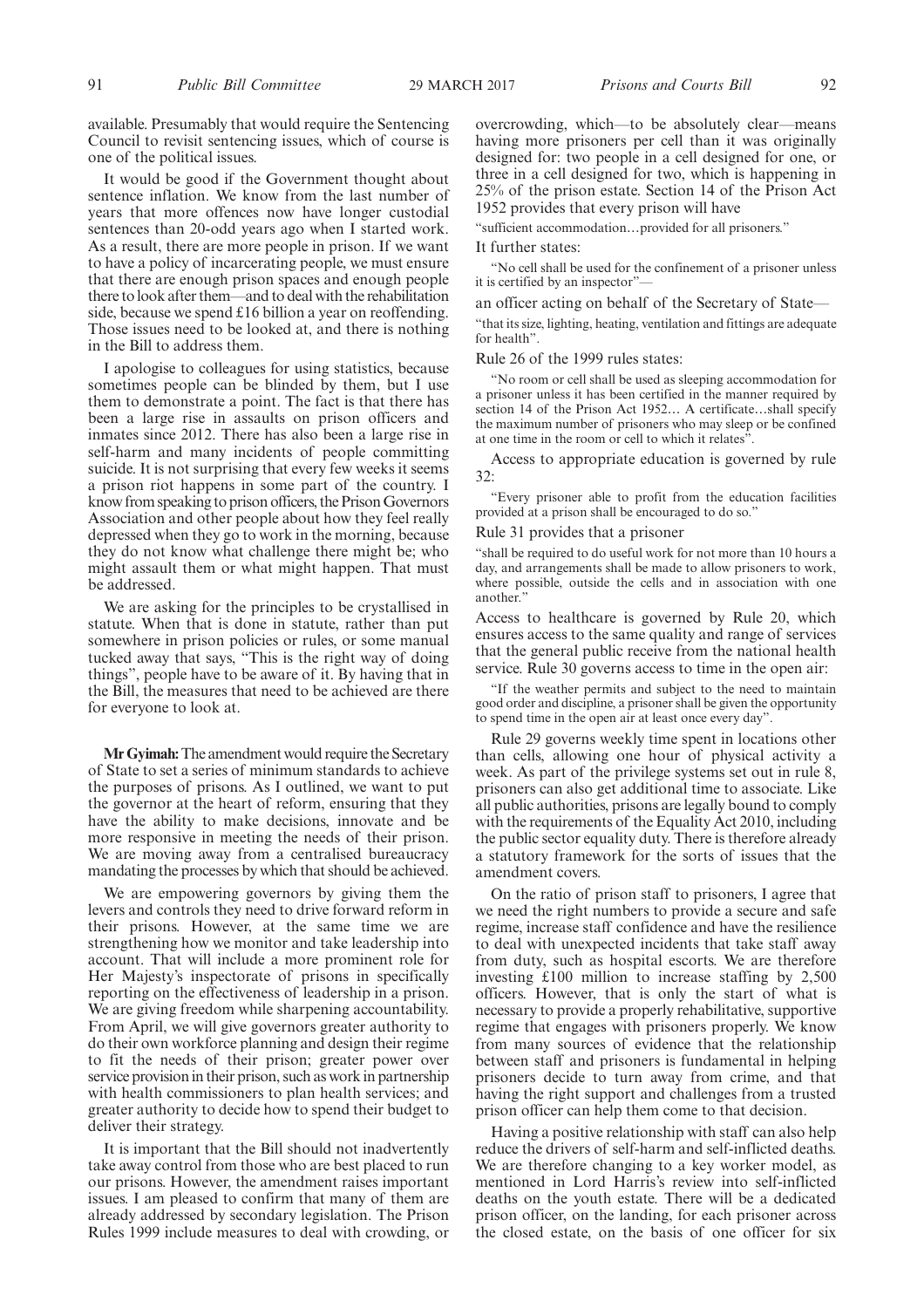#### *[Mr Gyimah]*

prisoners, on average. They will spend 30 to 45 minutes each week with their prisoner to deal with complaints, talk about issues that affect them, encourage them to engage with wider regime activities and challenge offending behaviour. Probation will also be involved for higher risk individuals, case managing the prisoner, including sentence planning. That will be done by other prison staff, not officers. The governor will manage the levels of staff in their own establishment, tailoring the model to the needs of the population and regime availability. They will be empowered to vary the staffing regime as they see fit.

It is deceptively simple to propose a fixed staff-to-prisoner ratio. We will ensure that we have the right staffing levels to run safe regimes, but setting out a ratio in primary legislation would not be meaningful. That is partly because the ratio varies from prison to prison, and also because even within a prison it will vary from day to day. I have been in prisons where more staff were needed because they had prisoners on bed watch, and I have been in prisons that needed more staff on the vulnerable prisoner unit at a particular time because of a problem there. To have a fixed ratio would not exactly fit with a prison's practical needs, and the prison governor, who understands the needs and is designing the regime, should be the one looking at that.

A future Secretary of State could meet the proposed ratio by, for example, filling prisons with staff acting as turnkeys and guards rather than key workers. That is why I agree with what the deputy chief inspector of prisons that a fixed staff-to-prisoner ratio would be "a crude measure". The most important thing, as we look at the system that the Bill will set out, is to look at the outcomes from prisons. I hope that explains why we do not believe that it would be appropriate to include this measure in the purpose, and I beg the hon. Member for Bolton South East to withdraw the amendment.

**Yasmin Qureshi:** I beg to ask leave to withdraw the amendment.

*Amendment, by leave, withdrawn.*

**Liz Saville Roberts:** I beg to move amendment 5, in clause 1, page 2, line 12, at end insert "and

- (b) steps taken in relation to meeting health targets specified by the Secretary of State on—
	- (i) blood borne viruses, and

(ii) substance abuse,

including the provision of testing and treatment for hepatitis C.

*This amendment ensures that the Secretary of State's annual report on prisons includes targets on blood borne viruses and substance abuse and analysis of whether they are being met.*

This probing amendment seeks to create an obligation on the Secretary of State to include in the annual report on prison governance an analysis of progress in meeting health metrics on blood-borne viruses and substance abuse, including the provision of testing and treatment for hepatitis C.

Hepatitis C is a blood-borne virus affecting the liver that can cause fatal cirrhosis and liver cancer if untreated. Around 214,000 people are chronically infected with hepatitis C in the UK. Around 90% of cases arise through injecting drug use, although there are other potential causes including overseas medical care, tattooing and receipt of a blood transfusion in the UK prior to 1991. People are able to live without symptoms for decades after infection, but untreated cases can lead to severe liver problems. Liver disease is one of the five big killers in the UK, and the only one of those where mortality is rising, and hepatitis C is the third most common cause of it.

Why are prisoners particularly at risk? Hepatitis C disproportionately affects disadvantaged and marginalised communities, and around half of people who inject drugs are estimated to have the virus. With around a third of the people in prison having injected drugs, rates of hepatitis C infection are particularly high among prisoners. A 2012 study from Scotland estimated rates of hepatitis C among prisoners to be almost 20%, and we might expect that rate to be similar in other prisons. Offering testing and treatment for hepatitis C is therefore a highly effective way of contributing to prisoners' rehabilitation; indeed, by allowing them to focus on improving their health and wellbeing it is often found that they are better placed to address other issues contributing to their offending, such as substance misuse. It is also essential that this is carried out if prison governors are to meet the commitment to improve health outcomes.

In October 2013, the UK Government agreed to implement blood-borne virus opt-out testing in prisons. Testing rates for hepatitis C in prisons have improved as a result, rising from 5.3% in 2010-11 to 11.5% in 2015-16. That figure is still too low, however, and progress needs to be made on fully implementing the opt-out testing policy.

The prison environment is an ideal one in which to test and treat people who lead chaotic lives and may not have previously been in contact with healthcare services. With new oral drug treatments becoming available in recent years, which have considerably shorter treatment durations and markedly fewer side effects than previous treatments, the opportunity to treat people in prison is greater than ever before. Achieving a cure for hepatitis C can be a trigger for long-term addiction recovery and help people to take control of their lives. Offering treatment for hepatitis C can therefore be an important step in helping to prepare prisoners for their release.

I prepared that speech with the help of the Hepatitis C Trust, and I would very much like to hear the Minister's response.

#### 11 am

**Yasmin Qureshi:** We entirely support the amendment and agree with the points that the hon. Lady made.

**Mr Gyimah:** This is a probing amendment concerning a duty on the Secretary of State to include as part of her annual report to Parliament the steps taken to meet targets on blood-borne viruses and substance abuse.

Healthcare in prisons is provided by NHS England, which already uses health and justice indicators of performance and other data to report the performance of substance misuse services and blood-borne viruses. Those data inform NHS practice in commissioning and providing healthcare to prisons. For example, Public Health England, NOMS and NHS England introduced opt-out testing for blood-borne viruses for people in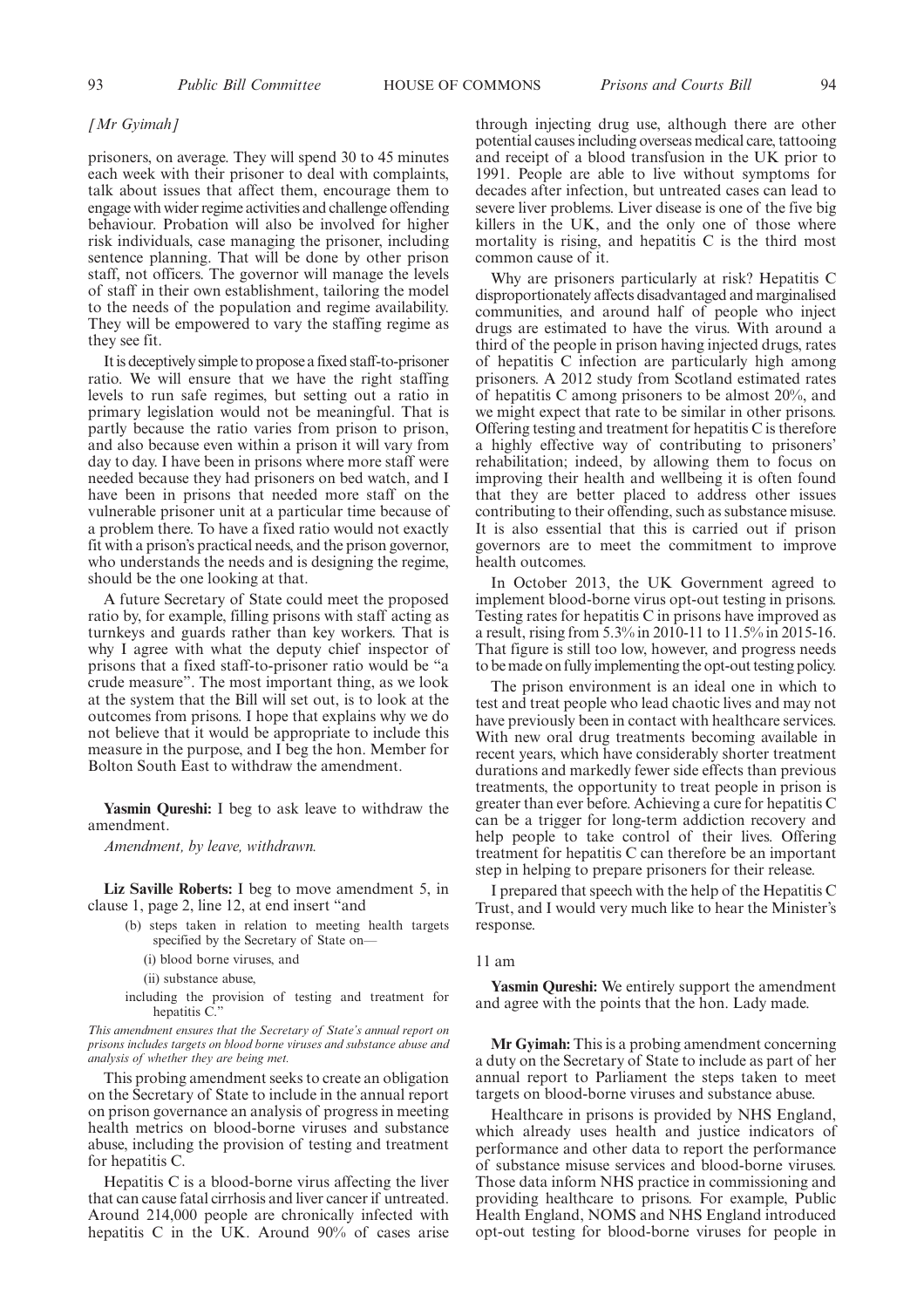prison in the first national partnership agreement published in 2013. Full implementation across the whole adult prison estate in England is planned by the end of the 2017-18 financial year.

Data on the offer and uptake of testing and referral for treatment are measured through the health and justice indicators, which are based on information provided directly by healthcare teams in prisons to NHS England and shared with Public Health England. Additionally, data on people treated for substance misuse in prison and in the community are collected by Public Health England through the national drug treatment monitoring system.

Using those data, under the programme of co-commissioning that the Government are implementing, prison governors will be able to work with NHS England to commission healthcare services that meet their individual prison's needs. That, of course, can include elements that provide testing and treatment for blood-borne viruses and substance misuse. I hope I have provided sufficient assurance to the hon. Member for Dwyfor Meirionnydd that placing this requirement on the face of the Bill is unnecessary, as a programme of work is already under way in this area.

**Liz Saville Roberts:** I beg to ask leave to withdraw the amendment.

*Amendment, by leave, withdrawn.*

*Question proposed,* That the clause stand part of the Bill.

**Mr Gyimah:** We have had a full and detailed debate on clause 1. It will not surprise hon. Members to know that in drafting the clause, the Government thought long and hard about what it should contain in view of the fundamental changes it makes to the current legislative framework.

The clause reforms the framework of the prison system, providing aims for the system as a whole to unite behind, clarifying the role of the Secretary of State and sharpening accountability. It modifies the Secretary of State's overarching responsibility for prisons, removing the outdated duty to superintend prisons. The clause also reforms and modernises the Secretary of State's accountability to Parliament for the performance of prisons. It replaces the existing archaic requirements to report on operational detail, such as hours of work completed in each prison and number of punishments, with a requirement to account to Parliament for the extent to which prisons are meeting the statutory purpose created by the clause.

**Yasmin Qureshi:** We have raised our concerns about the issues we think are important and should be covered in the clause. We hope that the Minister will reconsider some of those things on Report.

*Question put and agreed to. Clause 1 accordingly ordered to stand part of the Bill.*

#### **Clause 2**

#### HER MAJESTY'<sup>S</sup> CHIEF INSPECTOR AND INSPECTORATE OF PRISONS

**Liz Saville Roberts:** I beg to move amendment 6, in clause 2, page 2, line 18, leave out "a" and insert "an independent".

*This amendment ensures the person appointed as Her Majesty's Chief Inspector of Prisons has the necessary independence from Government and associated bodies.*

**The Chair:** With this it will be convenient to discuss amendment 15, in clause 2, page 2, line 18, at end insert—

'(1A) Before Her Majesty makes an appointment under this section, the Chair of the Justice Committee of the House of Commons shall recommend for Her Majesty's consideration an appropriate person who in its view could satisfactorily carry out the functions of the Chief Inspector by moving a name on the floor of the House.

*This amendment provides that the Justice Select Committee should make a recommendation on the appointment of the Chief Inspector of Prisons.*

**Liz Saville Roberts:** At the moment, there is no statutory obligation for the person appointed as Her Majesty's chief inspector of prisons to be independent of Government and associated bodies, and I think we would all agree that it is essential that the chief inspector of prisons is independent. There are provisions in the Bill to empower prison governors to deliver on extra responsibilities, so it is more important than ever that independent chief inspectors of prisons are able to scrutinise and hold prison governors, as well as the Ministry of Justice, to account in a way that is beyond any question of bias.

We already have the Independent Police Complaints Commission, which in legislation is clearly stated to be just that—independent. In the Police Reform Act 2002, through which the IPCC was created, there are stringent tests precluding candidates with particular backgrounds, which might bring into question their independence, from becoming a chairman or member of the commission. The Government must recognise that that imposed, and legislated for, distance between any appointee to the IPCC and a body that that person might investigate is required also for senior prison inspectors. The inspectorate is already advertising itself as an independent body. Surely now is the time to enshrine this common-sense policy in law, both transparently and explicitly.

I will not press the amendment to a vote at this stage, but I hope that the Government will give a detailed answer explaining why they have not chosen to include this wording in the legislation and whether on reflection they might be amenable to a more specific and stringent statement.

**Yasmin Qureshi:** We support any attempt to ensure the independence of the inspectorate from the Government, so we support this amendment.

**Mr Gyimah:** These amendments concern the role of Her Majesty's inspectorate of prisons. Increasing the inspectorate's impact is one part of our plan to have in place effective mechanisms to monitor and improve performance. There will be new performance measures, on the outcomes of which governors will be held to account. We will create new three-year performance agreements, which will be phased in over the next two years.

If we are to hold governors to account for meeting the new standards, they must be given the power to deliver change. We are devolving key operational policies to give governors greater flexibility, and have already cancelled 101 policies to help to reduce bureaucracy for prisons.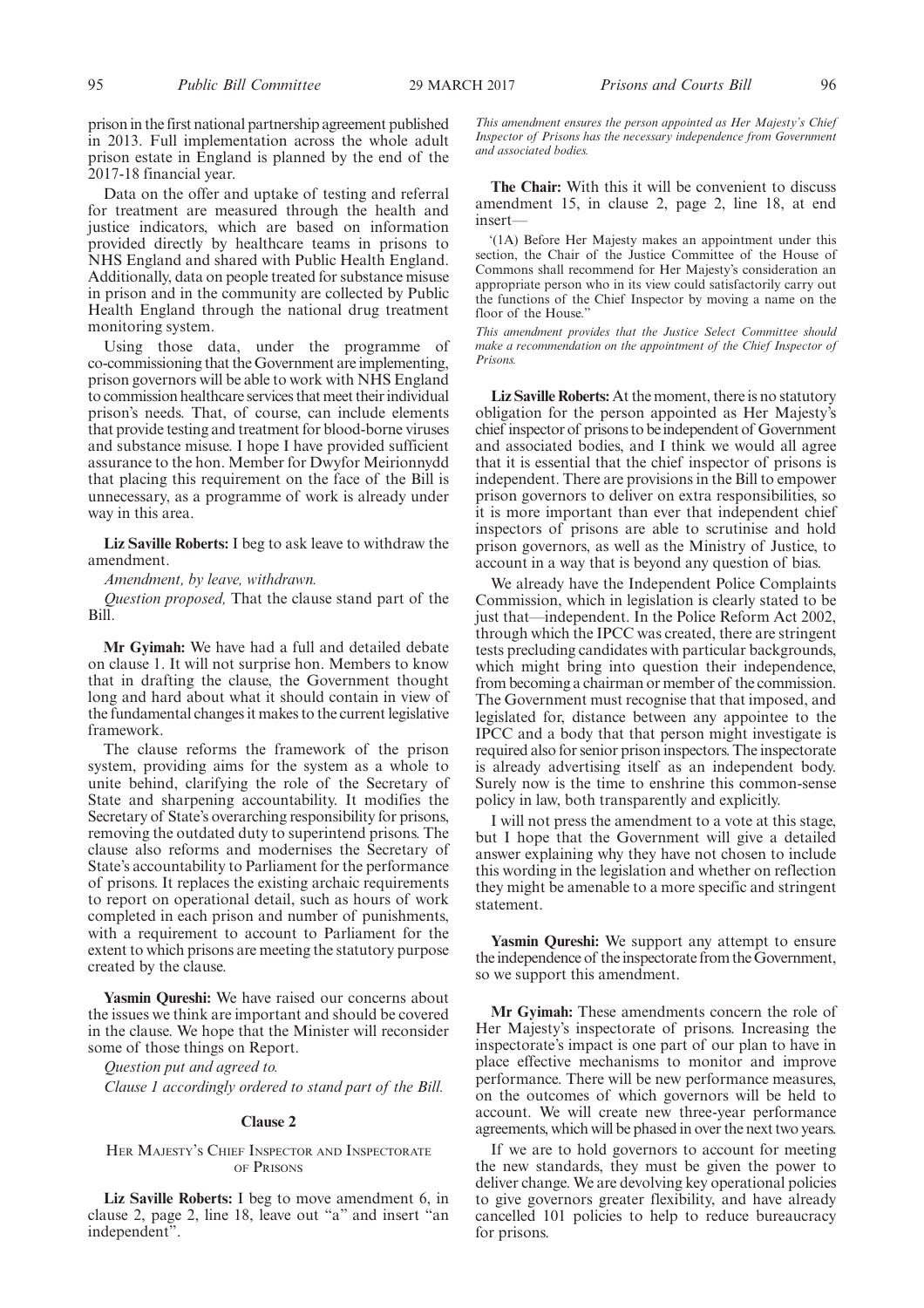#### *[Mr Gyimah]*

We are empowering our leaders, but at the same time strengthening our monitoring of leadership. That includes a more prominent role for HMIP: for the first time in legislation, the chief inspector will be required to report on the effectiveness of leadership in a prison. We will set up a new quarterly performance committee, chaired by the permanent secretary. The committee will reach evidenced assessments of performance, both at individual prison level and across the system. We will also make data available so that the public and governors can see how prisons are performing across different measures. This monitoring is supported by other assurance activities, such as internal audit, providing a complete view of prison performance. It is clear that we will not be waiting around for the inspectorate to signal problems, but within this framework, external scrutiny is vital, too. We need independent, objective assessments of our prisons to hold the governors to account.

We are seeking in the Bill, and specifically in clause 2, to achieve a number of aims for HMIP. I will set those out before turning to the amendments. First, we are making changes to what the inspectorate is required to report on. Importantly, the chief inspector will continue to set his own inspection criteria and report to the Secretary of State on the treatment of prisoners and the conditions in prison, but in addition, when preparing inspection reports, the inspectorate must have regard to the statutory purpose of prison. That will align inspections with the new statutory purpose of prison. As I have set out, inspections will also be required to consider the effectiveness of the leadership in a prison.

Secondly, we are seeking to increase the inspectorate's impact: we want inspection reports to lead to improvements. There is a requirement for the Secretary of State to respond to the findings of an inspection within 90 days. Where the chief inspector has significant and urgent concerns about a prison, he can trigger an urgent response from the Secretary of State, but as I have outlined, the system will not be waiting for an inspection in order to ensure that proper oversight takes place in our prisons.

Thirdly, we wish to enhance the statutory footing for the inspectorate to conduct inspections. For the first time, it is established in legislation that there is an inspectorate of prisons supporting the chief inspector. The clause also gives the inspectorate new powers to enter prisons and to request information so that they have the right tools to do their job.

Finally, clause 2 provides statutory recognition of the inspectorate's role in meeting the objectives of the optional protocol to the United Nations convention against torture and other cruel, inhuman or degrading treatment of punishment, or OPCAT.

The final point is relevant to amendments 6 and 15 and is about independence. We have above all in the Bill sought to maintain the independence of HMIP. I hope the chief inspector would agree with me that his role includes being able to report freely on what he sees. We believe the Bill reinforces such independence.

Amendment 6 seeks to make it explicit that "an independent" person is appointed as chief inspector. The independence of the chief inspector derives from how the inspectorate is set up and how it operates. The chief inspector sets his own inspection criteria, so he decides what matters he wishes to look at and report on.

He decides where and how inspections will be conducted. That includes, for example, whether inspections are announced or unannounced and the frequency of visits. The chief inspector publishes his own inspection reports, so the findings are not restricted in any way.

Following interest from the Justice Select Committee, we have just finalised a protocol between the Ministry of Justice and HMIP setting out the terms of engagement between the two organisations. Taken together, we consider the chief inspector's independence is clear, and I am therefore not persuaded that amendment 6 is necessary.

Amendment 15 concerns the appointment of the chief inspector. Like other chief inspector posts, this role is subject to the Cabinet Office's governance code on public appointments, which is overseen by the Commissioner for Public Appointments. The Commissioner regulates the processes by which Ministers make appointments to public bodies. The appointment therefore follows an established transparent process for public appointments. We agree that Parliament should play a role in such an important appointment. The Justice Select Committee is consulted on the job description and criteria prior to a recruitment being launched. The chief inspector appointment is subject to pre-appointment hearing by the Justice Select Committee. This allows the Committee to assess the preferred candidate and provide its views to the Secretary of State before any appointment. The Cabinet Office guidance on pre-appointment scrutiny states:

"In relation to the findings of the Committee, Ministers should weigh the views of the committee carefully against the evidence from the appointments procedure to reach a final view to ensure that the decision is made fairly and taking all relevant considerations into account."

There is, therefore, an important role for the Committee, but, overall, I consider that the choice for this critical role should rest with the Secretary of State, who is accountable to Parliament for prison performance.

I hope that I have been able to set out our plans for strong, external scrutiny of the prison system, with an empowered, independent inspectorate at its heart. The Bill strengthens the independence of the inspectorate, and on that basis I hope that the hon. Lady is able to withdraw the amendment.

**The Chair:** I call the shadow Minister to speak to amendment 15.

**Yasmin Qureshi:** We are asking for this provision because we think it is important that the chief inspector of prisons is independent from the Government and other associated bodies. I will therefore press the amendment to a Division in a few moments.

The Justice Select Committee looked at this issue and recommended that the Committee should be able to move the name of the person from the Floor of the House. This corresponds with many other independent bodies who have also expressed concern about the apparent lack of independence of the chief inspector of prisons. One of the former chief inspectors, Nick Hardwick, has publicly said that the question of independence is affected when the person somebody is reporting on is the person who will extend their contract, so there is a question about whether they carry on being employed by that person. We therefore say the independence aspect in this particular appointment is very important.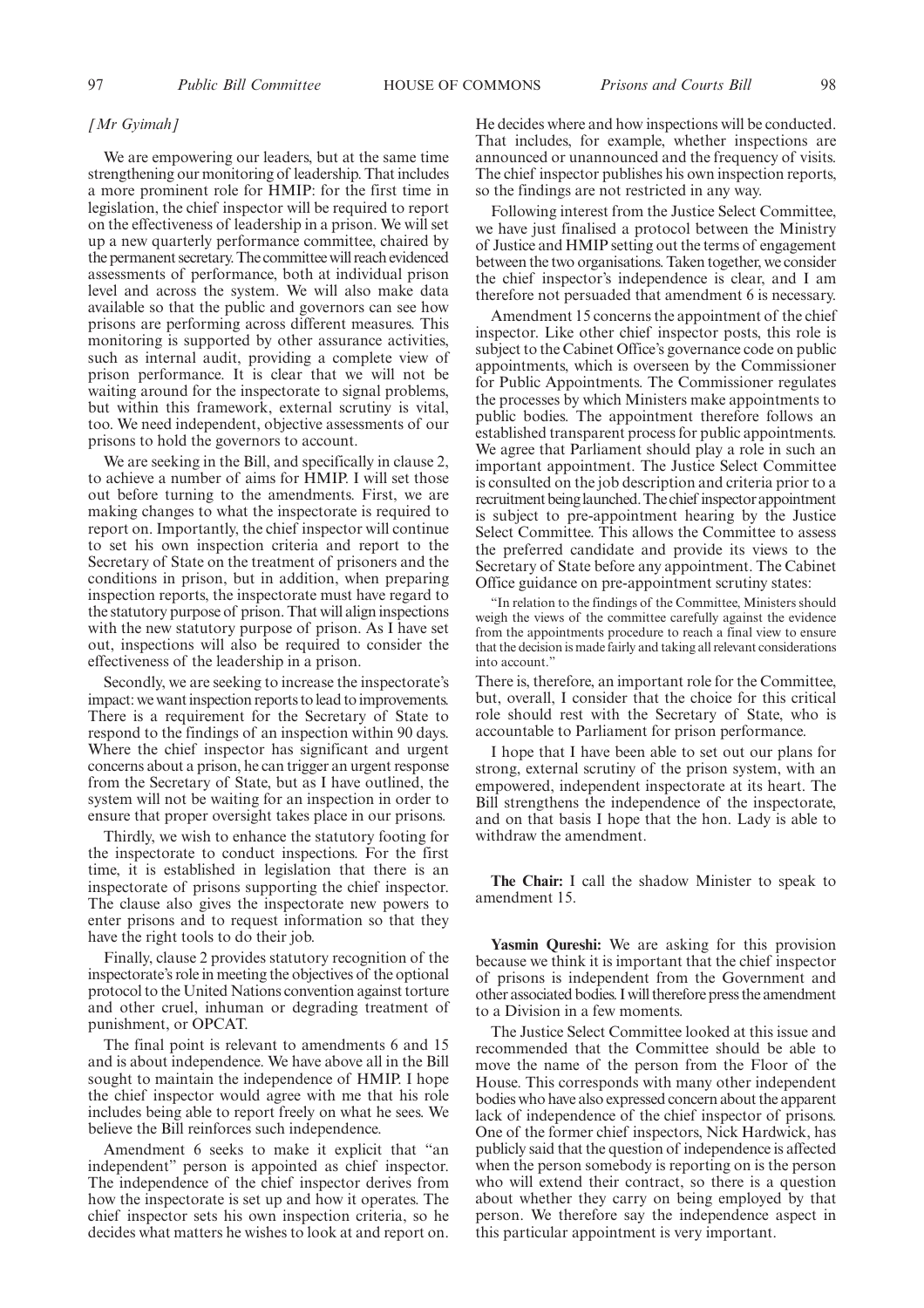The Prison Reform Trust has said that the independence of Her Majesty's inspectorate of prisons should be bolstered by having the chief inspector appointed by the Justice Select Committee. The Royal Society for the Encouragement of Arts, Manufactures and Commerce has stated:

"If the Secretary of State now has a statutory duty to support rehabilitation, with the prisons inspectorate charged with assessing this, then surely there is a logical and ethical argument for Her Majesty's Chief Inspector of Prisons to be appointed independently?" The Prison Governors Association has also said that giving new powers to the chief inspector of prisons is welcome provided he is able to hold the Ministry of Justice to account. So we welcome the changes in the legislation which bolster the powers of the chief inspector of prisons, but we think that going one step further and making him completely independent would make the system even better.

#### 11.15 am

**Liz Saville Roberts:** It is right, I am sure everyone will agree, for the chief inspector of prisons to be beyond any doubt in relation to the independence of his role and of his judgment. It seems to me that this should be stated explicitly in the Bill. Amendment 15 would make changes to the appointment procedure. That would put what is proposed into effect and on to a robust footing. There would then be no doubt in that respect. I have some difficulty in understanding the Minister's response, particularly in relation to the explicit use of the terminology of independence. None the less, I beg to ask leave to withdraw the amendment.

*Amendment, by leave, withdrawn.*

*Amendment proposed*: No. 15, in clause 2, page 2, line 18, at end insert-

"(1A) Before Her Majesty makes an appointment under this section, the Chair of the Justice Committee of the House of Commons shall recommend for Her Majesty's consideration an appropriate person who in its view could satisfactorily carry out the functions of the Chief Inspector by moving a name on the floor of the House*."—(Yasmin Qureshi.)*

*This amendment provides that the Justice Select Committee should make a recommendation on the appointment of the Chief Inspector of Prisons.*

*The Committee divided:* Ayes 7, Noes 9. **Division No. 3]**

#### **AYES**

| Qureshi, Yasmin      |
|----------------------|
| Saville Roberts, Liz |
| Smith, Nick          |
|                      |

#### **NOES**

Gyimah, Mr Sam Heald, rh Sir Oliver Jenrick, Robert Opperman, Guy Philp, Chris

Swayne, rh Sir Desmond Tomlinson, Michael Tracey, Craig Warman, Matt

*Question accordingly negatived.*

**Yasmin Qureshi** I beg to move amendment 16, in clause 2, page 2, line 30, leave out "The provisions in this Act about" and insert "The operation of".

*This amendment requires the work of HMIP to be compliant with OPCAT.*

**The Chair:** With this it will be convenient to discuss amendment 17, in clause 2, page 2, line 31, leave out "are in accordance" and insert "must comply". *This amendment requires the work of HMIP to be compliant with OPCAT.*

**Yasmin Qureshi:** The purpose of amendments 16 and 17 is to say that the work of Her Majesty's chief inspector of prisons should be compliant with OPCAT, the optional protocol to the convention against torture, a treaty that supplements the 1984 United Nations convention against torture. It establishes an international inspection system for places of detention and requires "national preventive mechanisms"to be independent. Her Majesty's inspector of prisons is one of 21 statutory bodies that together make up the UK's national preventive mechanism. We know that the Government consider that the UK's national preventive mechanism is already OPCAT compliant, but the previous chief inspector of prisons, Nick Hardwick, voiced concerns, as I mentioned earlier, that having to apply to the Government for reappointment compromised his independence. Amendments 16 and 17 would make this commitment to OPCAT explicit and have been welcomed by John Wadham, chair of the UK's national preventive mechanism. To assume OPCAT compliance is not sufficient.

**Mr Gyimah:** Clause 2 provides statutory recognition of the chief inspector's role in meeting the objectives of OPCAT. In the context of making changes to the provisions in the Prison Act 1952 on the chief inspector, we consider it helpful for the statute expressly to recognise the role of the chief inspector in relation to OPCAT. The UK is, and has always been, a strong supporter of OPCAT and we consider that we are fully complying with the international obligations contained in the protocol. OPCAT requires states parties to establish a national preventive mechanism to ensure regular, independent inspection of places of detention to prevent torture and other cruel, inhuman or degrading treatment or punishment.

Clause 2 captures the role of Her Majesty's inspectorate of prisons in relation to OPCAT. However, the obligations contained in the protocol are aimed at the states parties to the protocol—thus, the UK—not the organisations that are designated by those states to be members of the national preventive mechanism. It would therefore be inappropriate to place upon the inspectorate international obligations aimed at the UK, as amendments 16 and 17 seek to do. In addition, the inspectorate alone would be unable to fulfil all the OPCAT obligations. The UK national preventive mechanism is in fact composed of 21 members from across the UK.

The statutory recognition of the inspectorate's OPCAT role is an important change that I know is strongly welcomed by the chief inspector. Given the difficulties that I have highlighted, I ask the hon. Lady to withdraw the amendment.

**Yasmin Qureshi:** I beg to ask leave to withdraw the amendment.

*Amendment, by leave, withdrawn.*

**Yasmin Qureshi:** I beg to move amendment 18, in clause 2, page 4, line 19, at end insert—

'(3A) In preparing a section 5A(2) report, the Chief Inspector must also consider the effectiveness of practices and procedures in the prison in relation to the protection of the rights of prisoners."

*This amendment requires the Chief Inspector to report on the rights of prisoners.*